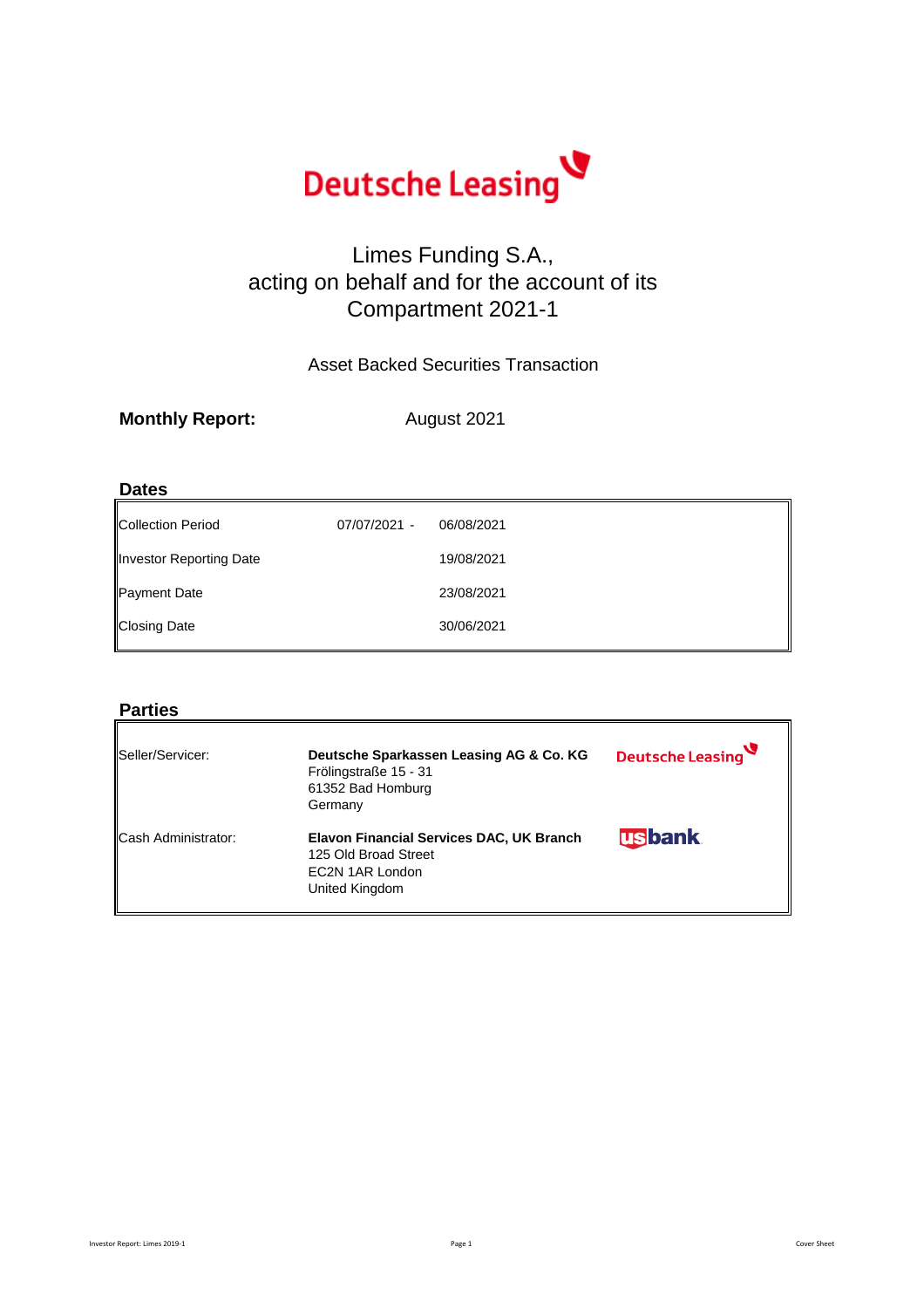

#### **Table of Contents**

| <b>Parties</b>              | Go to ' Parties'              |
|-----------------------------|-------------------------------|
| <b>Counterparty History</b> | Go to 'Counterparty History'  |
| <b>IDates</b>               | Go to 'Dates'                 |
| <b>Counterparty Ratings</b> | Go to 'Counterparty Ratings'  |
| <b>Notes</b>                | Go to 'Notes'                 |
| <b>Ilssuer Accounts</b>     | Go to 'Issuer Accounts'       |
| <b>Swap</b>                 | Go to 'Swap'                  |
| <b>ADA &amp; PoP</b>        | Go to 'ADA & PoP'             |
| Risk Retention              | Go to 'Risk Retention'        |
| <b>Collection Report</b>    | Go to 'Collection Report'     |
| <b>  Performance</b>        | Go to 'Performance'           |
| Amortisation Schedule       | Go to 'Amortisation Schedule' |
| Stratification Tables       | Go to 'Stratification Tables' |
| ∥Glossary                   | Go to 'Glossary'              |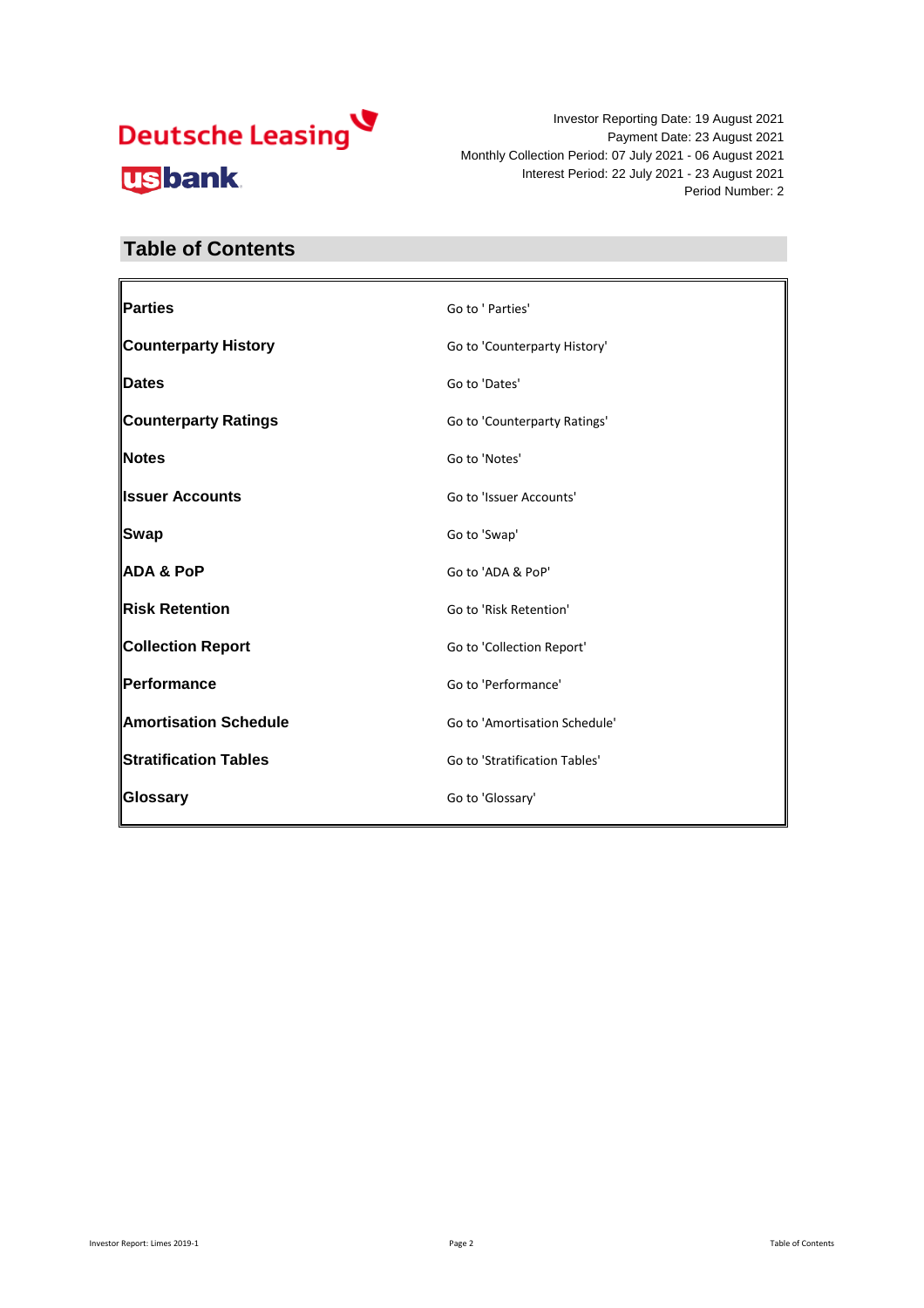

| <b>I</b> ssuer                                                | Limes Funding S.A., acting on behalf and for<br>the account of its Compartment Limes 2019-1<br>6, Rue Eugène Ruppert<br>2453 Luxembourg<br>Luxembourg<br>LU-LimesFunding@Intertrustgroup.com<br>+352 26 449993 |
|---------------------------------------------------------------|----------------------------------------------------------------------------------------------------------------------------------------------------------------------------------------------------------------|
| Seller / Servicer /<br><b>Subordinated Lender</b>             | Deutsche Sparkassen Leasing AG & Co. KG<br>Frölingstraße 15 - 31<br>61352 Bad Homburg<br>Germany<br>ruediger.moll@deutsche-leasing.com<br>+49 6172 88-1383                                                     |
| Corporate Services Provider /<br>Back-up Servicer Facilitator | Intertrust (Luxembourg) S.a.r.l.<br>6 Rue Eugène Ruppert<br>2453 Luxembourg<br>Luxembourg<br>LU-LimesFunding@Intertrustgroup.com<br>+352 26 449993                                                             |
| <b>Swap Counterparty</b>                                      | <b>DZ Bank AG</b><br>Platz der Republik<br>60325 Frankfurt am Main<br>Germany<br>tom.oelrich@dzbank.de<br>+49 69 7447 4341                                                                                     |
| <b>Trustee</b>                                                | <b>Intertrust Trustees GmbH</b><br>Eschersheimer Landstraße 14<br>60322 Frankfurt am Main<br>Federal Republic of Germany<br>Frankfurt@intertrustgroup.com<br>+49 69 64350 8913                                 |
| Data Trustee                                                  | Data Custody Agent Services B.V.<br>Prins Bernhardplein 200<br>1097 JB Amsterdam<br>Netherlands<br>cmsstructuring@intertrustgroup.com                                                                          |
| Account Bank / Paying Agent /<br>Interest Determination Agent | <b>Elavon Financial Services DAC</b><br><b>Block E, Cherrywood Business Park</b><br>Loughlinstown, Co. Dublin<br>Ireland<br>Dublin.mbs@usbank.com / mbs.erg.london@usbank.com<br>+44 207 330 2144              |
| Registrar                                                     | <b>Elavon Financial Services DAC</b><br>Block E, Cherrywood Business Park<br>Loughlinstown, Co. Dublin<br>Ireland<br>MBS.ERG.London@USBank.com<br>+44 207 330 2000                                             |
| <b>Cash Administrator</b>                                     | <b>U.S. Bank Global Corporate Trust Limited</b><br>125 Old Broad Street<br>EC2N 1AR London<br>United Kingdom<br>Dublin.mbs@usbank.com / mbs.erg.london@usbank.com<br>+44 207 330 2144                          |
| <b>Rating Agency</b>                                          | Fitch Ratings - a branch of Fitch Ratings Ireland Limited<br>Neue Mainzer Straße 46-50<br>60311 Frankfurt am Main<br>Germany<br>abssurveillance@fitchratings.com                                               |
| <b>Rating Agency</b>                                          | S&P Global Ratings Europe Limited (Niederlassung Deutschland)<br>OpernTurm<br>Bockenheimer Landstraße 2<br>60306 Frankfurt am Main<br>Germany<br>ABSEuropeanSurveillance@standardandpoors.com                  |
| Arranger /<br>Joint Lead Manager                              | Société Générale S.A.<br>29 Boulevard Haussmann<br>75009 Paris<br>France<br>jan.groesser@sgcib.com<br>+49 69 7174 225                                                                                          |
| Joint Lead Manager                                            | <b>Bayerische Landesbank</b><br><b>Brienner Straße 18</b><br>80333 Munich<br><b>Federal Republic of Germany</b><br>Marc.Wolf@bayernlb.co.uk                                                                    |
| Manager                                                       | <b>DZ Bank AG</b><br>Platz der Republik<br>60325 Frankfurt am Main<br>Germany<br>tom.oelrich@dzbank.de                                                                                                         |
| Manager                                                       | Landesbank Baden-Württemberg<br>Am Hauptbahnhof 2<br>70173 Stuttgart<br>Germany<br>Juergen.Groth@lbbw.de<br>+49 711 12749721                                                                                   |

**Back to 'Table of Contents'**

#### **Transaction Parties**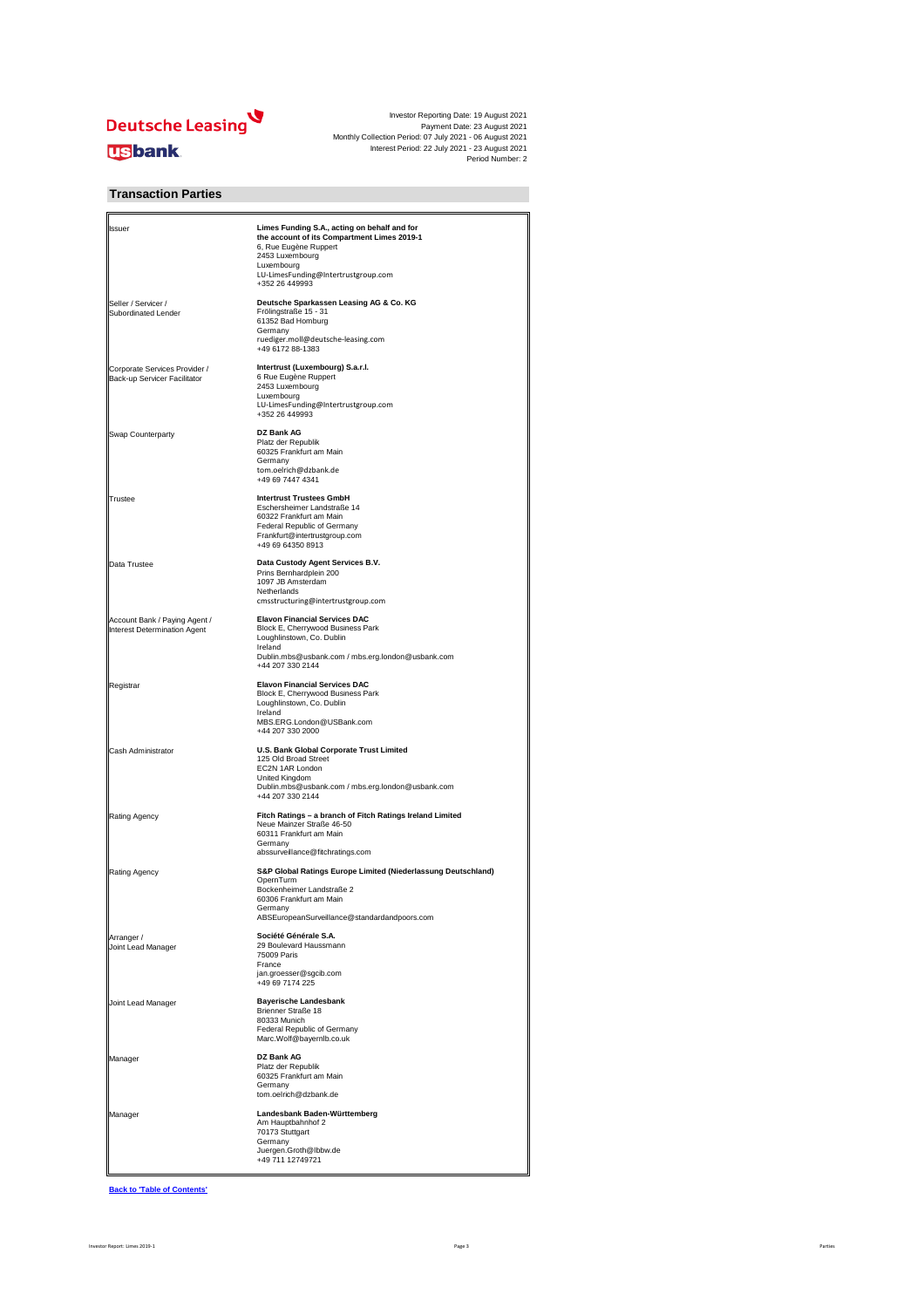

| <b>Capacity of Transaction<br/>Party</b> | Date of replacement | Reason | <b>Replaced entity</b> | <b>Replaced by</b> |
|------------------------------------------|---------------------|--------|------------------------|--------------------|
|                                          |                     |        |                        |                    |
|                                          |                     |        |                        |                    |
|                                          |                     |        |                        |                    |
|                                          |                     |        |                        |                    |
|                                          |                     |        |                        |                    |
|                                          |                     |        |                        |                    |
|                                          |                     |        |                        |                    |

**Back to 'Table of Contents'**

#### **Counterparty History**

Should any transaction party be replaced by a new transaction party during the life of the transaction, such replacement party including the date on which such replacement party is contracted will be shown on this page.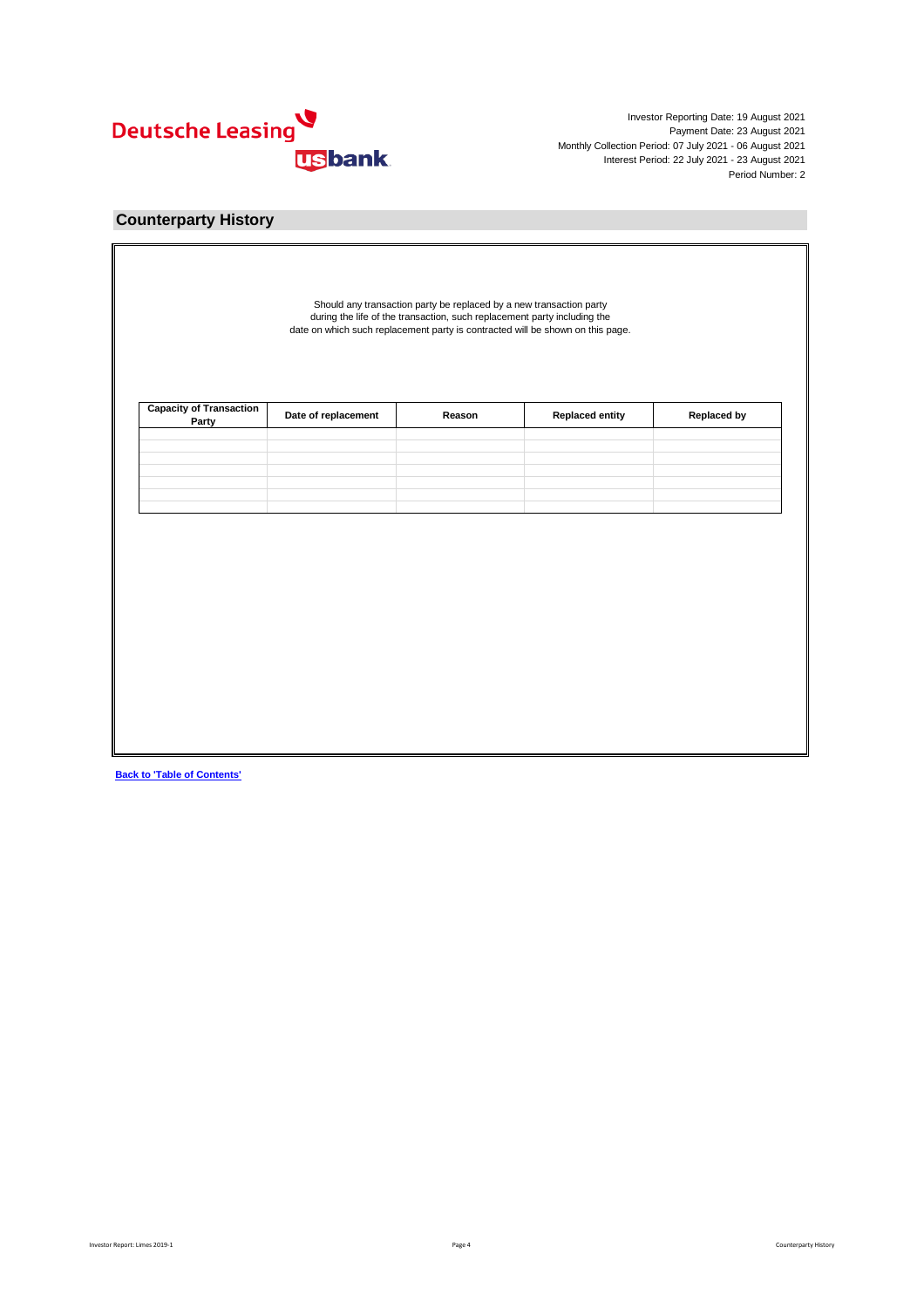# Deutsche Leasing **usbank**

Investor Reporting Date: 19 August 2021 Payment Date: 23 August 2021 Monthly Collection Period: 07 July 2021 - 06 August 2021 Interest Period: 22 July 2021 - 23 August 2021 Period Number: 2

#### **Dates**

| Initial Cut-Off Date                    | 07/06/2021    |            |      |
|-----------------------------------------|---------------|------------|------|
| <b>Closing Date</b>                     | 30/06/2021    |            |      |
| <b>Final Maturity Date</b>              | 22/09/2030    |            |      |
|                                         |               |            | Days |
| Collection Period (from incl. to incl.) | 07/07/2021    | 06/08/2021 | 31   |
| Interest Period (from incl. to excl.)   | 22/07/2021    | 23/08/2021 | 32   |
|                                         |               |            |      |
| <b>Reporting Period</b>                 | $\mathcal{P}$ |            |      |
| Interest Determination Date             | 20/07/2021    |            |      |
| <b>Cut-Off Date</b>                     | 06/08/2021    |            |      |
| <b>Investor Reporting Date</b>          | 19/08/2021    |            |      |
|                                         | 23/08/2021    |            |      |
| <b>Payment Date</b>                     |               |            |      |

**Back to 'Table of Contents'**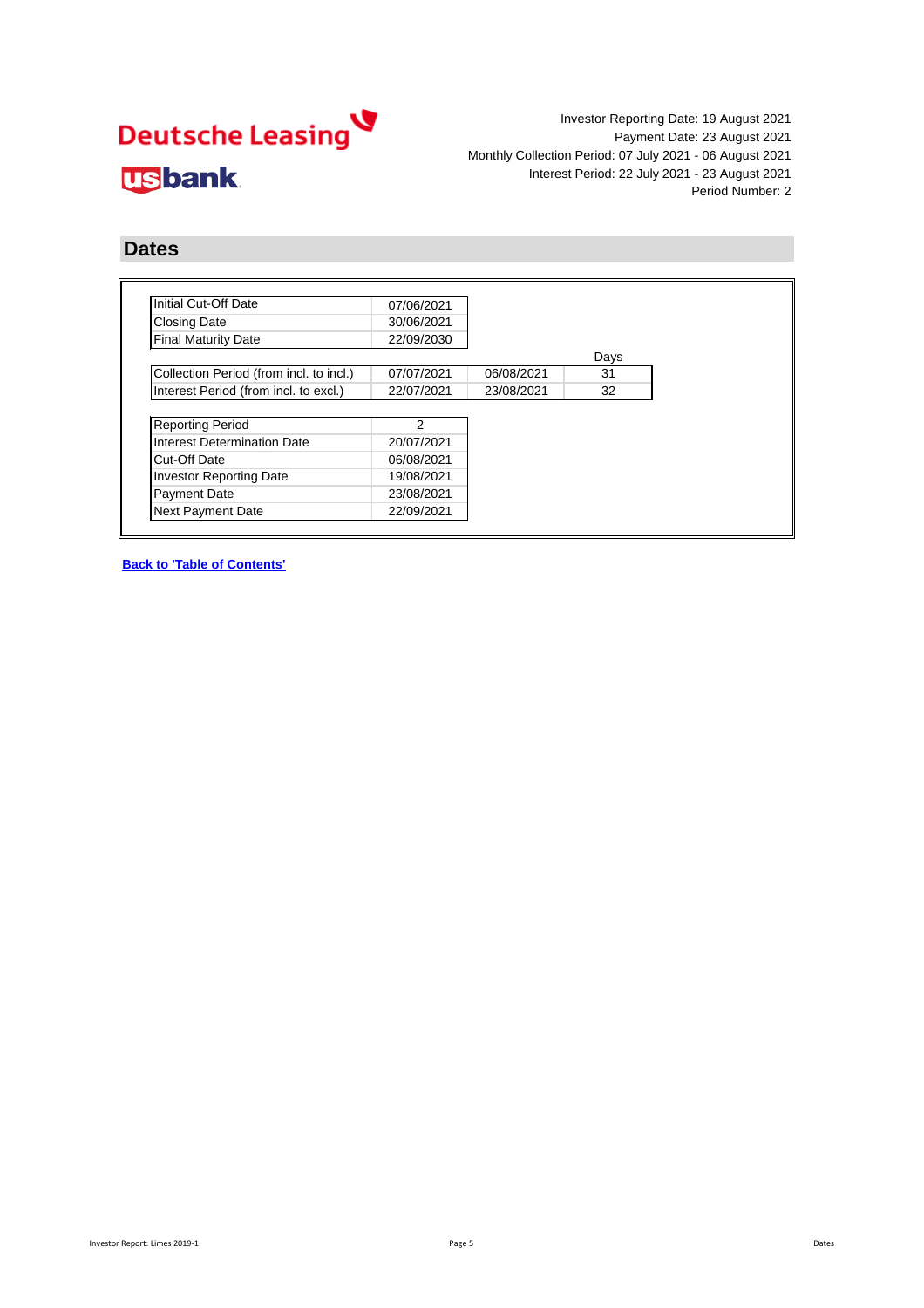

|                          |                                          |                                                 | <b>Fitch</b> |                |                |        |         | <b>S&amp;P</b>                                  |      |                |                    |                                        |              |  |
|--------------------------|------------------------------------------|-------------------------------------------------|--------------|----------------|----------------|--------|---------|-------------------------------------------------|------|----------------|--------------------|----------------------------------------|--------------|--|
|                          |                                          |                                                 | Current      | Required       |                |        | Current | Required                                        |      | <b>Trigger</b> |                    |                                        | <b>Event</b> |  |
|                          |                                          | short-term   long-term   short-term   long-term |              |                |                |        |         | short-term   long-term   short-term   long-term |      | Breach?        | <b>Consequence</b> |                                        |              |  |
|                          |                                          |                                                 |              |                |                |        |         |                                                 |      |                |                    |                                        |              |  |
| Account Bank             | Elavon Financial Services DAC, UK Branch | $F1+$                                           | AA-          | F1             | $\overline{A}$ | $A-1+$ | AA-     | $\sim$                                          | ⌒    | No             | Replacement        | Account Bank must be replaced          |              |  |
|                          |                                          |                                                 |              |                |                |        |         |                                                 |      |                |                    |                                        |              |  |
| Swap Counterparty        | DZ Bank                                  | $F1+$                                           | AA-          | F <sub>1</sub> |                | $A-1$  | A+      | $\sim$                                          | A-   | No             | Collateral posting | Swap Counterparty must post collateral |              |  |
| <b>Swap Counterparty</b> | DZ Bank                                  | $F1+$                                           | AA-          | F <sub>3</sub> | BBB-           | $A-1$  | A+      | ۰                                               | $A-$ | No             | Replacement        | Swap Counterparty must be replaced     |              |  |

**Back to 'Table of Contents'**

Page 6 Counterparty Ratings 2019-1 Page 6 Counterparty Ratings and the Superior Report: Limes 2019-1 Page 6 Counterparty Ratings

#### **Counterparty Ratings**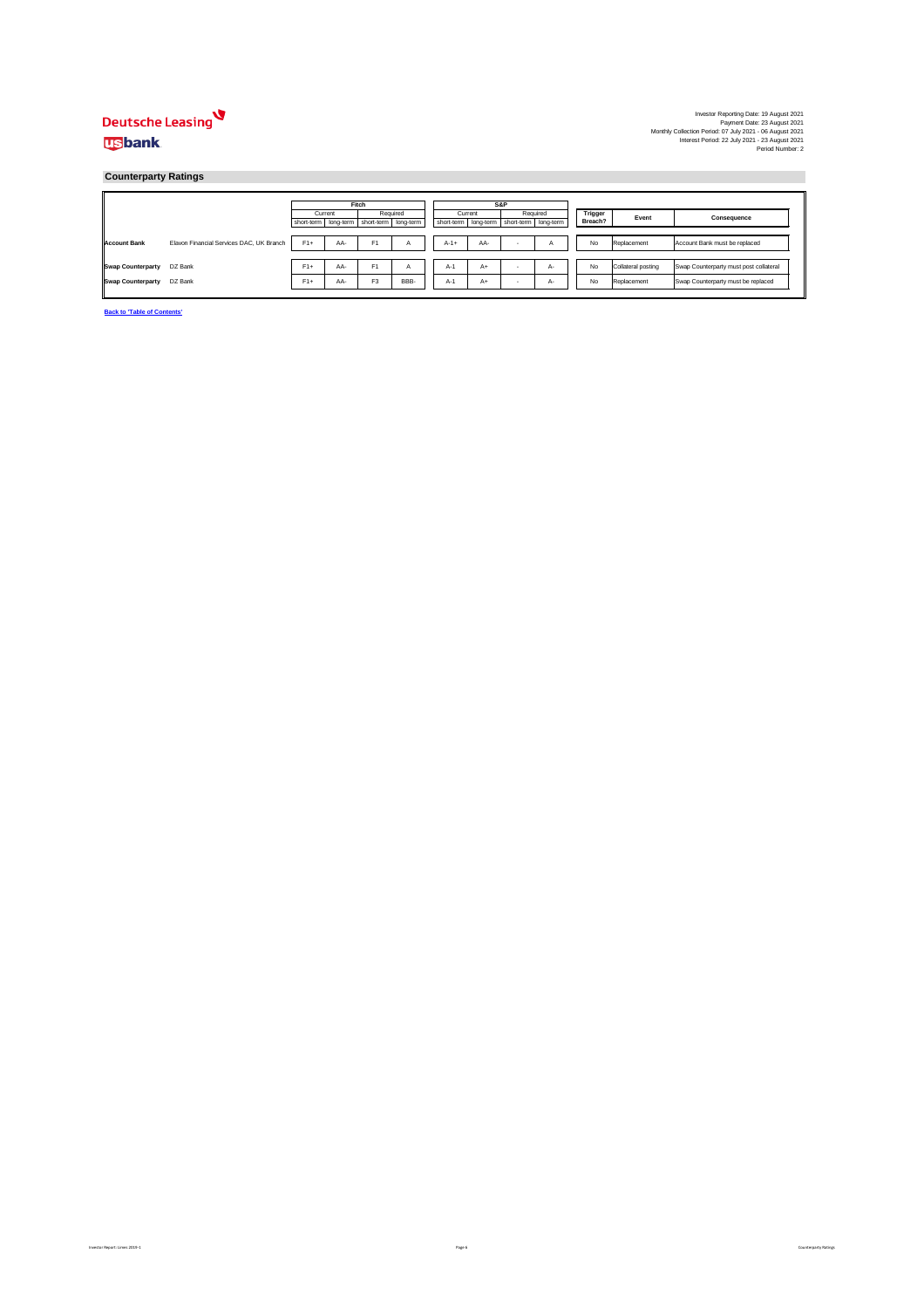

|                                                                       | <b>Class A Notes</b>    | <b>Class B Notes</b> | <b>Subordinated Loan</b> |
|-----------------------------------------------------------------------|-------------------------|----------------------|--------------------------|
| Rating at Closing - Fitch                                             | AAA                     | not rated            | not rated                |
| Rating at Closing - S&P                                               | AAA                     | not rated            | not rated                |
| <b>Final Maturity Date</b>                                            | 22/09/2030              | 22/09/2030           | 22/09/2030               |
| <b>ISIN</b>                                                           | XS2349275235            | n.a.                 | n.a.                     |
| Common Code                                                           | 234927523               | n.a.                 | n.a.                     |
| Aggregate Outstanding Note Principal Amount (at Closing)              | 588,200,000             | 61,800,000.00        | 3,250,000.00             |
| Number of Notes                                                       | 5,882                   | 1                    | n.a.                     |
| Denomination                                                          | 100,000                 | n.a.                 | n.a.                     |
| Coupon Type                                                           | Floating                | Fixed                | Fixed                    |
| Index Rate                                                            | 1 month Euribor         |                      | $\overline{a}$           |
| Margin                                                                | 0.70%                   | 1.00%                | 1.50%                    |
| Coupon                                                                | 1 month Euribor + 0.70% | 1.00%                | 1.50%                    |
| <b>Issue Price</b>                                                    | 100.842%                | 100.000%             | n.a.                     |
| Day Count Convention                                                  | Act/360                 | Act/360              | Act/360                  |
|                                                                       |                         |                      |                          |
| Rating currently - Fitch                                              | AAA                     | not rated            | not rated                |
| Rating currently - S&P                                                | AAA                     | not rated            | not rated                |
|                                                                       |                         |                      |                          |
| Interest amount due                                                   | 72,172.14               | 54,933.33            | 4,333.33                 |
| Interest amount paid                                                  | 72,172.14               | 54,933.33            | 4,333.33                 |
| Interest amount paid - per EUR 100,000 denomination                   | 12.27                   | n.a.                 | n.a.                     |
| Principal amount paid - per EUR 100,000 denomination                  | 2,948.89                | n.a.                 | n.a.                     |
| Total unpaid interest amount (beginning balance)                      | 0.00                    | 0.00                 | 0.00                     |
| Total unpaid interest amount (ending balance)                         | 0.00                    | 0.00                 | 0.00                     |
|                                                                       |                         |                      |                          |
| Aggregate Outstanding Note Principal Amount (previous Payment Date)   | 571,703,758.76          | 61,800,000.00        | 3,250,000.00             |
| <b>Principal Payment</b>                                              | 17,345,381.20           | 0.00                 | 0.00                     |
| Aggregate Outstanding Note Principal Amount (on current Payment Date) | 554,358,377.56          | 61,800,000.00        | 3,250,000.00             |
| Notes Factor                                                          | 94.25%                  | 100.00%              | n.a.                     |
| Credit Enhancement (at Closing)                                       | 10.01%                  | 0.50%                | n.a.                     |
| Credit Enhancement (on current Payment Date)                          | 10.56%                  | 0.53%                | n.a.                     |

#### **Clean-up Call:**

**Back to 'Table of Contents'**

#### **Notes**

On any Payment Date following the Cut-Off Date on which the Aggregate Outstanding Portfolio Principal Amount represents less than 10 per cent of the Aggregate Outstanding Portfolio Principal Amount as of the Initial Cut-Off Date the Seller will have the right, subject to certain requirements, to repurchase the entire Portfolio and the Lease Collateral (the "Clean-up Call").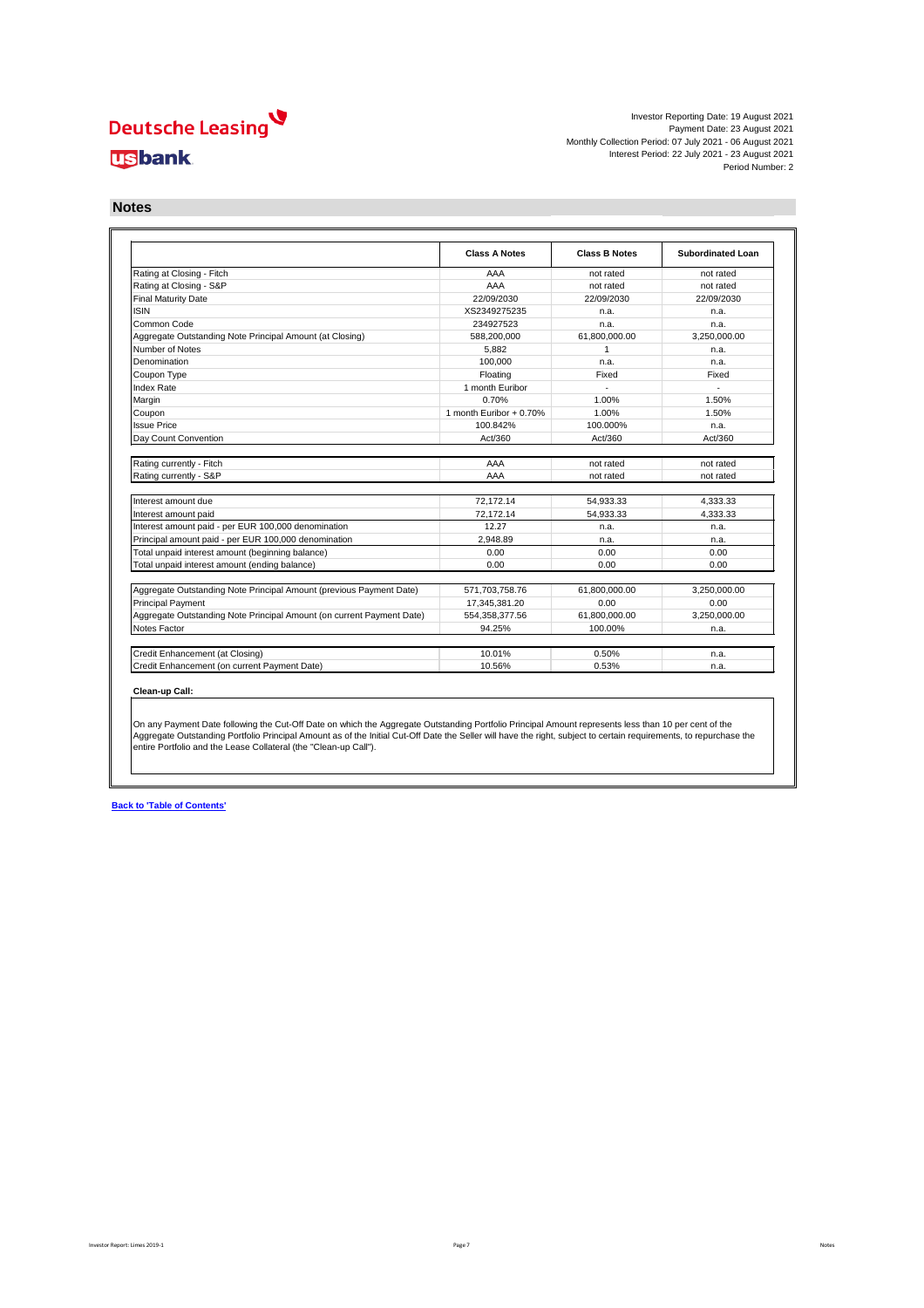

| Opening balance (before application of the PoP)                                      | 22,637,108.38    |
|--------------------------------------------------------------------------------------|------------------|
| - Amounts paid in the course of the PoP                                              | 22,637,108.38    |
| = Ending balance (after application of the PoP)                                      | 0.00             |
| <b>Liquidity Reserve Account Ledger</b>                                              |                  |
| Liquidity Reserve Required Amount (previous Payment Date)                            | 3,250,000.00     |
| Liquidity Reserve Required Amount (current Payment Date)                             | 3,250,000.00     |
| Opening balance (before application of the PoP)                                      | 3,250,000.00     |
| Amounts paid to the Distribution Account Ledger                                      | 3,250,000.00     |
| + Amounts paid back to the Liquidity Reserve Account Ledger in the course of the PoP | 3,250,000.00     |
| = Ending balance (after application of the PoP)                                      | 3,250,000.00     |
|                                                                                      |                  |
| <b>Commingling Reserve Account Ledger</b>                                            |                  |
| Opening balance (before application of the PoP)                                      | 17,528,545.48    |
| + Amounts paid by Deutsche Leasing to the Commingling Reserve Account Ledger         | 0.00             |
| Amounts withdrawn to flow into the Available Distribution Amount                     | 0.00             |
| <b>Commingling Reserve Excess Amount</b>                                             | 1,858,866.86     |
| = Ending balance (after application of the PoP)                                      | 15,669,678.62    |
| <b>Swap Cash Collateral Account</b>                                                  |                  |
| Opening balance                                                                      | 0.00             |
| Amounts paid from the Issuer to the Swap Counterparty                                | 0.00             |
| + Amounts received by the Issuer from the Swap Counterparty                          | 0.00             |
| $=$ Ending balance (after application of the PoP)                                    | 0.00             |
| <b>Commingling Reserve Required Amount</b>                                           | 15,669,678.62    |
| Scheduled Collections for the following Collection Period                            | 17,563,444.92    |
| 0.25% of the Aggregate Outstanding Portfolio Principal Amount                        | 1,540,395.94     |
| <b>Commingling Reserve Reduction Amount</b>                                          | 3,434,162.24     |
|                                                                                      |                  |
| <b>Commingling Reserve Reduction Amount</b>                                          | 3,434,162.24     |
| (i) Aggregate Outstanding Portfolio Principal Amount                                 | 616, 158, 377.56 |
| (ii) difference, if positive, of (A) less (B)                                        | 0.56%            |
| (A)                                                                                  | 10.56%           |
| (B) Minimum Class A Credit Enhancement                                               | 10.00%           |

#### **Issuer Accounts**

Investor Report: Limes 2019-1 Page 8 Issuer Accounts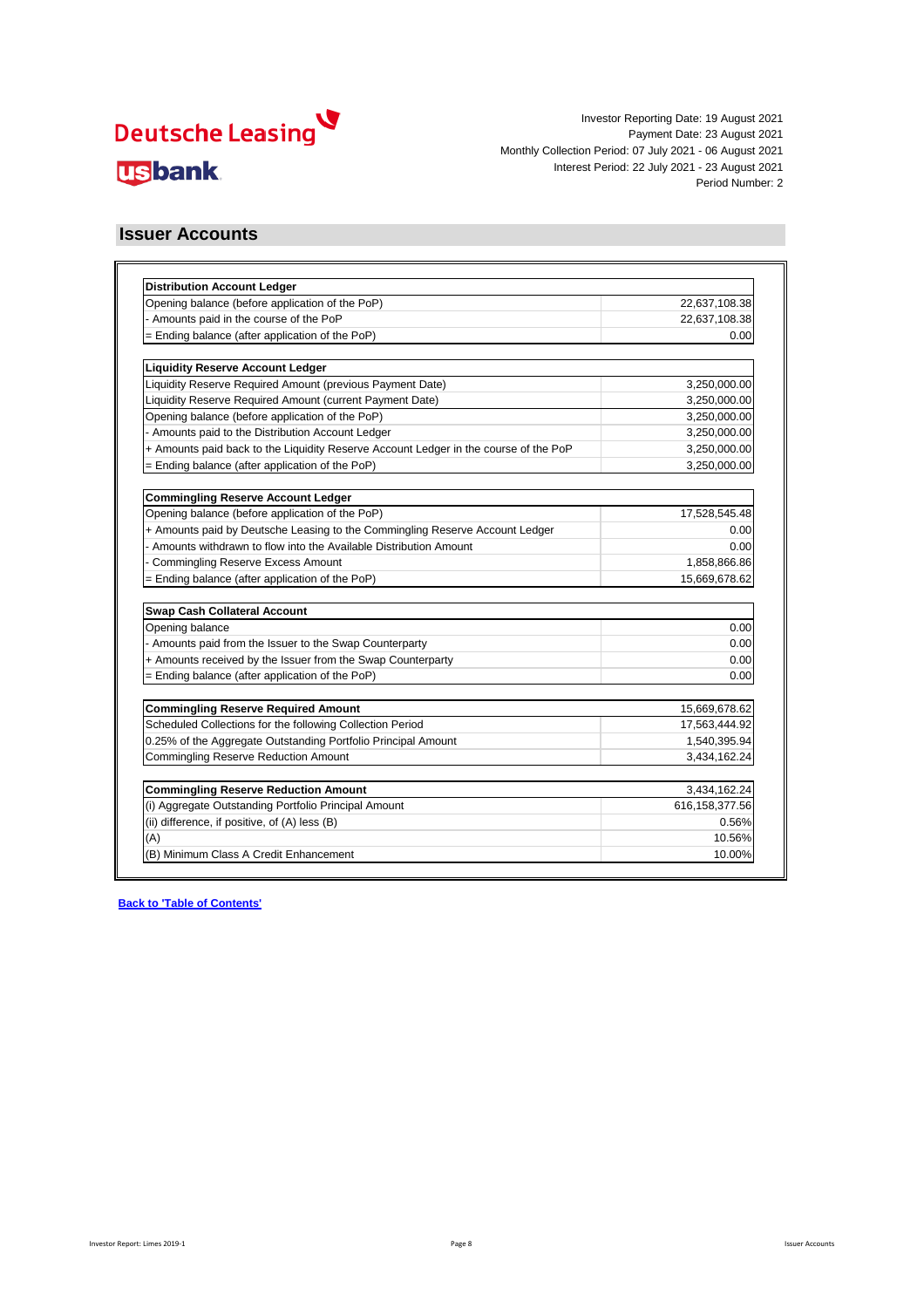

| <b>Swap Notional Amount</b><br>Swap Rate      | 571,703,758.76<br>$-0.4690%$                  |
|-----------------------------------------------|-----------------------------------------------|
|                                               |                                               |
| Issuer pays to Swap Counterparty              | $-238,336.94$                                 |
| <b>Issuer receives from Swap Counterparty</b> | $-283,565.06$                                 |
| Net Swap Payment<br>Net Swap Receipt          | 45,228.12<br>0.00                             |
|                                               |                                               |
| <b>Payment Date</b><br>Aug-21                 | <b>Swap Notional Amount</b><br>571,703,758.76 |
| $Sep-21$                                      | 554,358,377.56                                |
| Oct-21                                        | 538,649,587.34                                |
| <b>Nov-21</b>                                 | 522,948,113.71                                |
| <b>Dec-21</b>                                 | 507,202,630.47                                |
| Jan-22                                        | 491,412,811.67                                |
| Feb-22                                        | 475,623,441.96                                |
| Mar-22                                        | 459,827,057.90                                |
| Apr-22                                        | 443,967,365.20                                |
| May-22<br><b>Jun-22</b>                       | 427,975,280.56                                |
| $Jul-22$                                      | 411,625,873.61<br>395,353,368.09              |
| Aug-22                                        | 379,076,614.40                                |
| Sep-22                                        | 363,070,669.95                                |
| Oct-22                                        | 347,569,616.89                                |
| <b>Nov-22</b>                                 | 331,657,314.87                                |
| <b>Dec-22</b>                                 | 315,696,088.97                                |
| $Jan-23$                                      | 300,601,574.58                                |
| Feb-23                                        | 285,815,661.19                                |
| $Mar-23$                                      | 270,749,086.46<br>255,526,136.19              |
| Apr-23<br>May-23                              | 241,496,485.90                                |
| <b>Jun-23</b>                                 | 227,530,678.46                                |
| Jul-23                                        | 213,354,368.65                                |
| Aug-23                                        | 199,695,969.09                                |
| Sep-23                                        | 186,092,173.11                                |
| $Oct-23$                                      | 172,100,828.48                                |
| <b>Nov-23</b>                                 | 159,591,150.82                                |
| <b>Dec-23</b>                                 | 146,859,658.43                                |
| Jan-24<br>Feb-24                              | 134,999,103.32<br>123,013,530.59              |
| Mar-24                                        | 111,980,502.99                                |
| Apr-24                                        | 100,826,976.35                                |
| May-24                                        | 90,271,656.45                                 |
| <b>Jun-24</b>                                 | 79,738,342.85                                 |
| <b>Jul-24</b>                                 | 69,219,487.02                                 |
| Aug-24                                        | 58,835,576.28                                 |
| Sep-24                                        | 49,429,276.03                                 |
| Oct-24<br><b>Nov-24</b>                       | 40,521,652.05<br>32,056,249.54                |
| Dec-24                                        | 24,196,492.88                                 |
| Jan-25                                        | 16,587,059.45                                 |
| Feb-25                                        | 9,364,236.08                                  |
| Mar-25                                        | 2,483,917.84                                  |
| Apr-25                                        | 0.00                                          |
| $May-25$                                      | 0.00                                          |
| <b>Jun-25</b>                                 | 0.00                                          |
| <b>Jul-25</b><br>Aug-25                       | 0.00<br>0.00                                  |
| Sep-25                                        | 0.00                                          |
| Oct-25                                        | 0.00                                          |
| <b>Nov-25</b>                                 | 0.00                                          |
| <b>Dec-25</b>                                 | 0.00                                          |
| $Jan-26$                                      | 0.00                                          |
| Feb-26                                        | 0.00                                          |
| Mar-26                                        | 0.00                                          |
| Apr-26                                        | 0.00                                          |
| May-26<br><b>Jun-26</b>                       | 0.00<br>0.00                                  |
| <b>Jul-26</b>                                 | 0.00                                          |
| Aug-26                                        | 0.00                                          |
| Sep-26                                        | 0.00                                          |
| Oct-26                                        | 0.00                                          |
| <b>Nov-26</b>                                 | 0.00                                          |
| <b>Dec-26</b>                                 | 0.00                                          |

**Back to 'Table of Contents'**

## **Swap**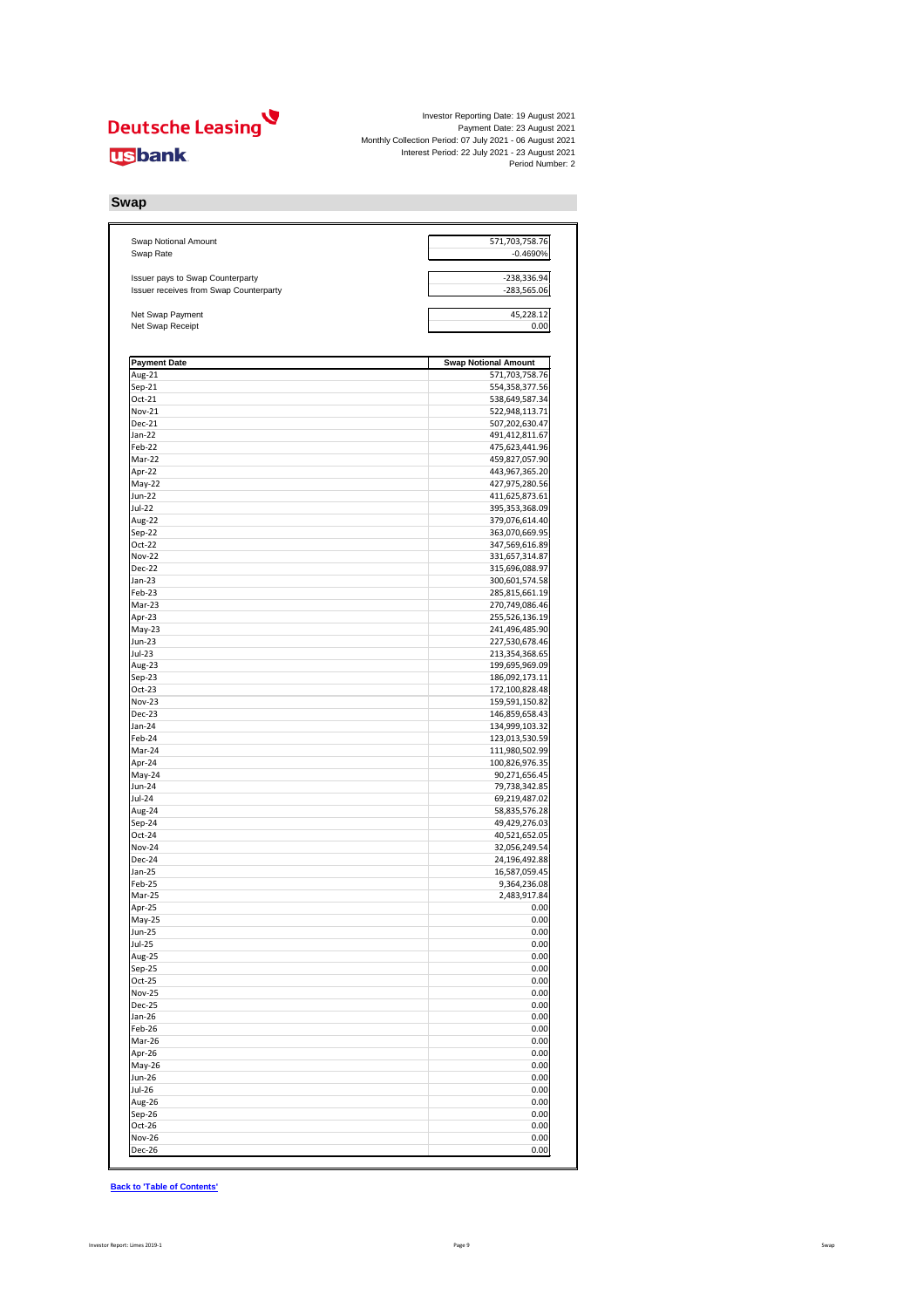

| <b>Available Distribution Amount</b>                                                                                                                                                                                                                                                                                |               |
|---------------------------------------------------------------------------------------------------------------------------------------------------------------------------------------------------------------------------------------------------------------------------------------------------------------------|---------------|
| (a) any Collections and Deemed Collections received or collected by the Servicer pursuant to the<br>Receivables Purchase Agreement during the relevant Collection Period immediately preceding<br>such Payment Date                                                                                                 | 19,387,108.38 |
| (b) the amount standing to the credit of the Liquidity Reserve Account Ledger                                                                                                                                                                                                                                       | 3,250,000.00  |
| (c) the Net Swap Receipts                                                                                                                                                                                                                                                                                           | 0.00          |
| (d) the Enforcement Proceeds                                                                                                                                                                                                                                                                                        | 0.00          |
| (e) upon the occurrence of a Servicer Termination Event, the amounts standing to the credit of the<br>Commingling Reserve Account Ledger to the extent that the Servicer has, as of the relevant<br>Payment Date, failed to transfer to the Issuer any Collections in relation to the relevant Collection<br>Period | 0.001         |
| (f) any other amounts (if any) standing to the credit of the Distribution Account Ledger                                                                                                                                                                                                                            | 0.00          |
| <b>Available Distribution Amount</b>                                                                                                                                                                                                                                                                                | 22,637,108.38 |

| <b>Principal Redemption</b>                                                      |                |
|----------------------------------------------------------------------------------|----------------|
| Aggregate Outstanding Portfolio Principal Amount                                 | 616,158,377.56 |
| Aggregate Outstanding Note Principal Amount of all Notes (previous Payment Date) | 633,503,758.76 |
| Required Principal Redemption Amount                                             | 17,345,381.20  |
| <b>Class A Principal Redemption Amount</b>                                       | 17,345,381.20  |
| <b>Class B Principal Redemption Amount</b>                                       | 0.00           |
| Subordinated Loan Redemption Amount                                              | 0.00           |

| Enf<br>vent :<br><u>ucilicii.</u><br>. | <b>NC</b><br>$\sim$ |
|----------------------------------------|---------------------|

|                                                                                                                                                                                                                                                                                                                                                                             |               |               | <b>Available Distribution</b> |                  |
|-----------------------------------------------------------------------------------------------------------------------------------------------------------------------------------------------------------------------------------------------------------------------------------------------------------------------------------------------------------------------------|---------------|---------------|-------------------------------|------------------|
| <b>Pre-Enforcement Priority of Payments</b>                                                                                                                                                                                                                                                                                                                                 | <b>Due</b>    | Paid          | <b>Amount remaining</b>       | <b>Shortfall</b> |
|                                                                                                                                                                                                                                                                                                                                                                             |               |               | 22,637,108.38                 |                  |
| (a) any due and payable Statutory Claims                                                                                                                                                                                                                                                                                                                                    | 0.00          | 0.00          | 22,637,108.38                 | 0.00             |
| (b) any due and payable Trustee Expenses                                                                                                                                                                                                                                                                                                                                    | 0.00          | 0.00          | 22,637,108.38                 | 0.00             |
| (c) any due and payable Administrative Expenses                                                                                                                                                                                                                                                                                                                             | 18,500.00     | 18,500.00     | 22,618,608.38                 | 0.00             |
| (d) any due and payable Servicing Fee to the Servicer                                                                                                                                                                                                                                                                                                                       | 0.00          | 0.00          | 22,618,608.38                 | 0.00             |
| (e) any due and payable Net Swap Payments and swap termination payments under the Swap<br>Agreement to the Swap Counterparty (provided that the Swap Counterparty is not the defaulting<br>party (as defined in the Swap Agreement) and there has been no termination of the Swap<br>Agreement (due to a termination event relating to the Swap Counterparty's downgrade)); | 45,228.12     | 45,228.12     | 22,573,380.26                 | 0.00             |
| (f) any due and payable Class A Interest Amount on the Class A Notes, plus any Interest Shortfall of<br>the Class A Notes                                                                                                                                                                                                                                                   | 72,172.14     | 72,172.14     | 22,501,208.12                 | 0.00             |
| (g) the Liquidity Reserve Required Amount to the Liquidity Reserve Account Ledger                                                                                                                                                                                                                                                                                           | 3,250,000.00  | 3,250,000.00  | 19,251,208.12                 | 0.00             |
| (h) the Class A Principal Redemption Amount in respect of the redemption of the Class A Notes<br>until the Aggregate Outstanding Note Principal Amount of the Class A Notes is reduced to zero                                                                                                                                                                              | 17,345,381.20 | 17,345,381.20 | 1,905,826.92                  | 0.00             |
| (i) any due and payable Class B Interest Amount on the Class B Note, plus any Interest Shortfall of<br>the Class B Note                                                                                                                                                                                                                                                     | 54,933.33     | 54,933.33     | 1,850,893.59                  | 0.00             |
| (i) the Class B Principal Redemption Amount in respect of the redemption of the Class B Note until<br>the Aggregate Outstanding Note Principal Amount of the Class B Note is reduced to zero                                                                                                                                                                                | 0.00          | 0.00          | 1,850,893.59                  | 0.00             |
| (k) in or towards payment of the Subordinated Swap Amount                                                                                                                                                                                                                                                                                                                   | 0.00          | 0.00          | 1,850,893.59                  | 0.00             |
| (I) any due and payable Subordinated Loan Interest, including any Subordinated Loan Interest<br><b>Shortfall Amount</b>                                                                                                                                                                                                                                                     | 4,333.33      | 4,333.33      | 1,846,560.26                  | 0.00             |
| (m) the Subordinated Loan Redemption Amount in respect of the redemption of the Subordinated<br>Loan until the Subordinated Loan is reduced to zero                                                                                                                                                                                                                         | 0.00          | 0.00          | 1,846,560.26                  | 0.00             |
| (n) any Excess Value to the Seller                                                                                                                                                                                                                                                                                                                                          | 1,846,560.26  | 1,846,560.26  | 0.00                          | 0.00             |

Sum of payments: 22,637,108.38

|                                                                                                                                                                                                                                                                                                                                                                            |                  |      | <b>Available Distribution</b> |                  |
|----------------------------------------------------------------------------------------------------------------------------------------------------------------------------------------------------------------------------------------------------------------------------------------------------------------------------------------------------------------------------|------------------|------|-------------------------------|------------------|
| <b>Post-Enforcement Priority of Payments</b>                                                                                                                                                                                                                                                                                                                               | <b>Due</b>       | Paid | <b>Amount remaining</b>       | <b>Shortfall</b> |
|                                                                                                                                                                                                                                                                                                                                                                            |                  |      | 0.00                          |                  |
| (a) any due and payable Statutory Claims                                                                                                                                                                                                                                                                                                                                   | 0.00             | 0.00 | 0.00                          | 0.00             |
| (b) any due and payable Trustee Expenses                                                                                                                                                                                                                                                                                                                                   | 0.00             | 0.00 | 0.00                          | 0.00             |
| (c) any due and payable Administrative Expenses                                                                                                                                                                                                                                                                                                                            | 0.00             | 0.00 | 0.00                          | 0.00             |
| (d) any due and payable Servicing Fee to the Servicer                                                                                                                                                                                                                                                                                                                      | 0.00             | 0.00 | 0.00                          | 0.00             |
| (e) any due and payable Net Swap Payments and swap termination payments under the Swap<br>Agreement to the Swap Counterparty (provided that the Swap Counterparty is not the defaulting<br>party (as defined in the Swap Agreement) and there has been no termination of the Swap<br>Agreement (due to a termination event relating to the Swap Counterparty's downgrade)) | 0.00             | 0.00 | 0.00                          | 0.00             |
| (f) any due and payable Class A Interest Amount on the Class A Notes, plus any Interest Shortfall of<br>the Class A Notes                                                                                                                                                                                                                                                  | 0.00             | 0.00 | 0.00                          | 0.00             |
| (g) any amount in respect of the redemption of the Class A Notes until the Aggregate Outstanding<br>Note Principal Amount of the Class A Notes is reduced to zero                                                                                                                                                                                                          | 0.00             | 0.00 | 0.00                          | 0.00             |
| (h) any due and payable Class B Interest Amount on the Class B Note, plus any Interest Shortfall of<br>the Class B Notes                                                                                                                                                                                                                                                   | 0.00             | 0.00 | 0.00                          | 0.00             |
| (i) any amount in respect of the redemption of the Class B Notes until the Aggregate Outstanding<br>Note Principal Amount of the Class B Notes is reduced to zero                                                                                                                                                                                                          | 0.00             | 0.00 | 0.00                          | 0.00             |
| (i) in or towards payment of the Subordinated Swap Amount                                                                                                                                                                                                                                                                                                                  | 0.00             | 0.00 | 0.00                          | 0.00             |
| (k) any due and payable Subordinated Loan Interest, including any Subordinated Loan Interest<br><b>Shortfall Amount</b>                                                                                                                                                                                                                                                    | 0.00             | 0.00 | 0.00                          | 0.00             |
| (I) any amounts in respect of the redemption of the Subordinated Loan until the Subordinated Loan<br>is reduced to zero                                                                                                                                                                                                                                                    | 0.00             | 0.00 | 0.00                          | 0.00             |
| (m) any Excess Value to the Seller                                                                                                                                                                                                                                                                                                                                         | 0.00             | 0.00 | 0.00                          | 0.00             |
|                                                                                                                                                                                                                                                                                                                                                                            | Sum of payments: | 0.00 |                               |                  |

**Back to 'Table of Contents'**

## **Available Distribution Amount & Priority of Payments**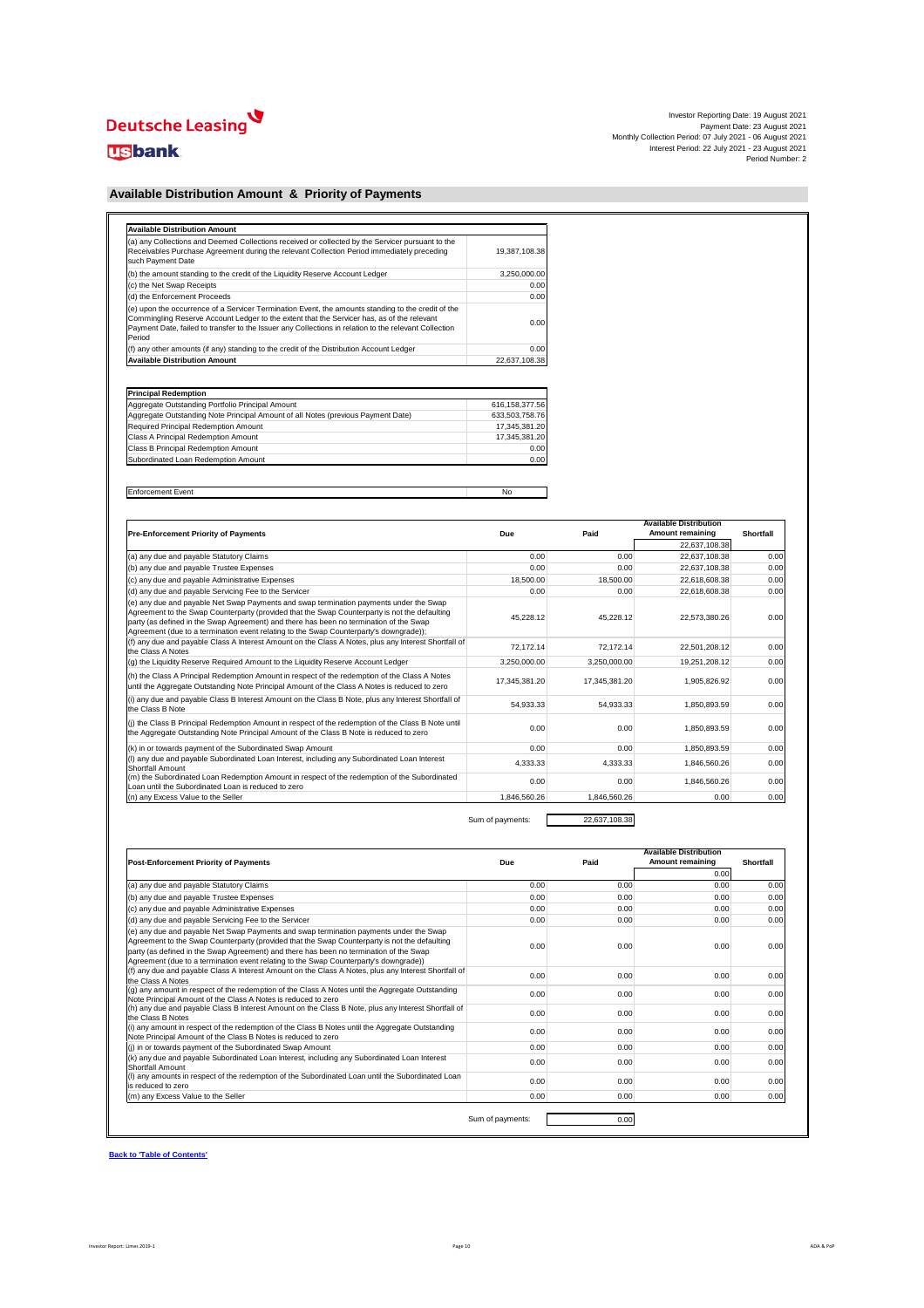

**Back to 'Table of Contents'**

#### **Risk Retention**

| <b>Credit Enhancement - at Closing</b>                                                                                                                                                                                                                                                                                                                                                                                                                                                                                                                                                                                                                                        | <b>Size</b><br>(in EUR) | <b>Credit Enhancement</b><br>(in EUR) | <b>Credit Enhancement</b><br>(in %) | <b>Attachment Point</b><br>(in %) |
|-------------------------------------------------------------------------------------------------------------------------------------------------------------------------------------------------------------------------------------------------------------------------------------------------------------------------------------------------------------------------------------------------------------------------------------------------------------------------------------------------------------------------------------------------------------------------------------------------------------------------------------------------------------------------------|-------------------------|---------------------------------------|-------------------------------------|-----------------------------------|
| <b>Class A Notes</b>                                                                                                                                                                                                                                                                                                                                                                                                                                                                                                                                                                                                                                                          | 588,200,000.00          | 65,050,000.00                         | 10.01%                              | 9.51%                             |
| <b>Class B Notes</b>                                                                                                                                                                                                                                                                                                                                                                                                                                                                                                                                                                                                                                                          | 61,800,000.00           | 3,250,000.00                          | 0.50%                               | 0.00%                             |
| Subordinated Loan                                                                                                                                                                                                                                                                                                                                                                                                                                                                                                                                                                                                                                                             | 3,250,000.00            |                                       |                                     |                                   |
|                                                                                                                                                                                                                                                                                                                                                                                                                                                                                                                                                                                                                                                                               | <b>Size</b>             | <b>Credit Enhancement</b>             | <b>Credit Enhancement</b>           | <b>Attachment Point</b>           |
| <b>Credit Enhancement - on current Payment Date</b>                                                                                                                                                                                                                                                                                                                                                                                                                                                                                                                                                                                                                           | (in EUR)                | (in EUR)                              | (in %)                              | (in %)                            |
| <b>Class A Notes</b>                                                                                                                                                                                                                                                                                                                                                                                                                                                                                                                                                                                                                                                          | 554,358,377.56          | 65,050,000.00                         | 10.56%                              | 10.03%                            |
| <b>Class B Notes</b>                                                                                                                                                                                                                                                                                                                                                                                                                                                                                                                                                                                                                                                          | 61,800,000.00           | 3,250,000.00                          | 0.53%                               | 0.00%                             |
| Subordinated Loan                                                                                                                                                                                                                                                                                                                                                                                                                                                                                                                                                                                                                                                             | 3,250,000.00            |                                       |                                     |                                   |
| <b>Retention of net economic interest</b>                                                                                                                                                                                                                                                                                                                                                                                                                                                                                                                                                                                                                                     |                         | <b>Total amount</b><br>(in EUR)       | <b>Retention</b><br>(in %)          |                                   |
| <b>Class B Notes</b>                                                                                                                                                                                                                                                                                                                                                                                                                                                                                                                                                                                                                                                          |                         | 61,800,000.00                         |                                     |                                   |
| Subordinated Loan                                                                                                                                                                                                                                                                                                                                                                                                                                                                                                                                                                                                                                                             |                         | 3,250,000.00                          |                                     |                                   |
| <b>Retention by the Seller</b>                                                                                                                                                                                                                                                                                                                                                                                                                                                                                                                                                                                                                                                |                         | 65,050,000.00                         | 10.56%                              |                                   |
| Deutsche Leasing Sparkassen AG & Co. KG - in its capacity as Seller, as Subordinated Lender and as "originator" within the meaning of the Securitisation<br>Regulation - will retain for the life of the Transaction a material net economic interest of not less than 5 per cent. in the Transaction in accordance with article 6<br>paragraph (3)(d) of the Securitisation Regulation. The Seller will (i) retain, on an ongoing basis until the earlier of the redemption of the Class A Notes in full<br>and the Final Maturity Date, the Class B Note, in its capacity as Class B Note Purchaser, and (ii) retain, in its capacity as Subordinated Lender, on an ongoing |                         |                                       |                                     |                                   |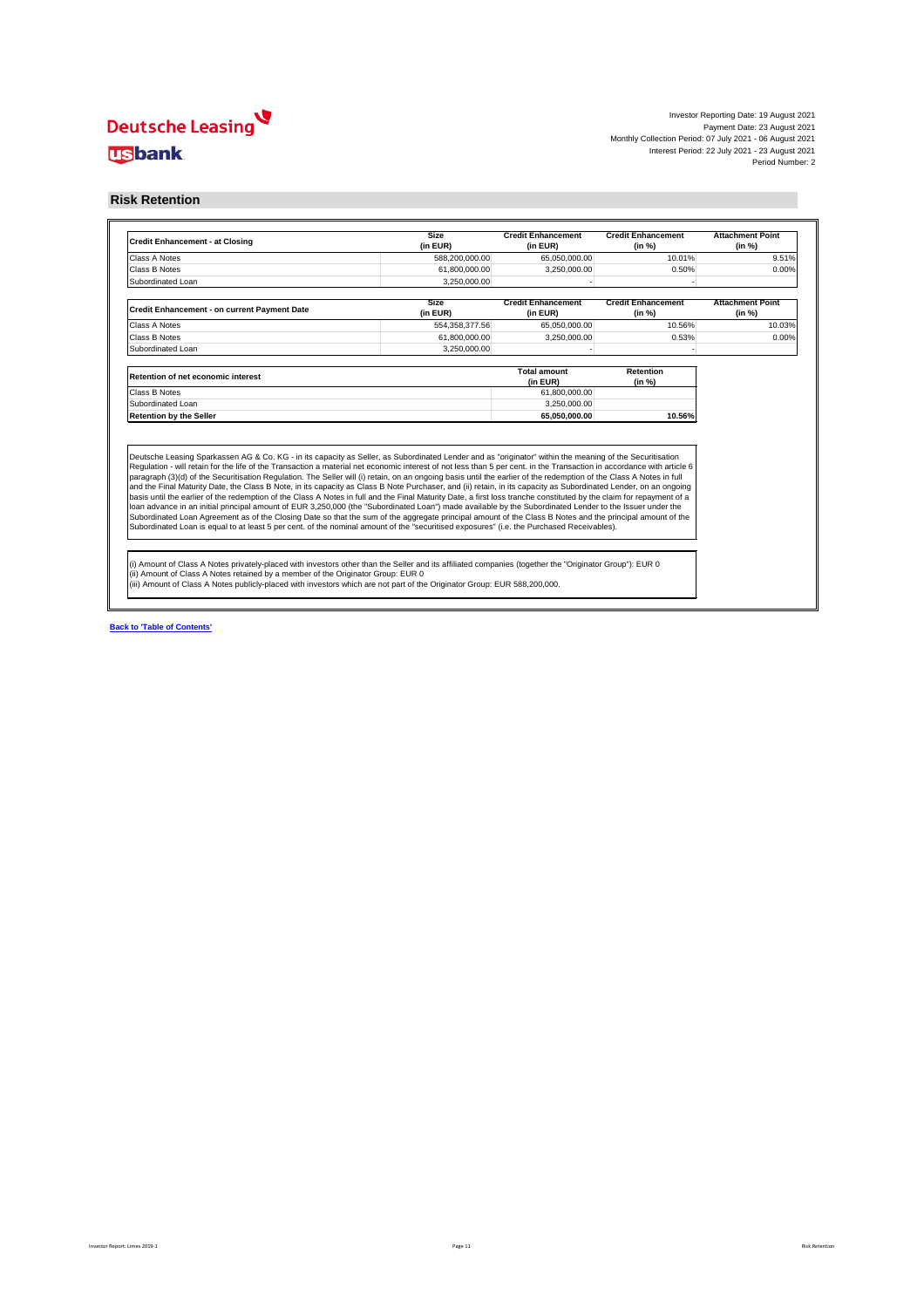

| Aggregate Outstanding Portfolio Principal Amount (previous Cut-Off Date)                            | 633,503,758.76   |
|-----------------------------------------------------------------------------------------------------|------------------|
|                                                                                                     |                  |
| <b>Collections</b>                                                                                  | 19,387,108.38    |
| Interest                                                                                            | 2,047,240.90     |
| Recoveries (from Defaulted Receivables)                                                             | 3,869.58         |
| Principal prepayments                                                                               | 1,732,524.08     |
| Scheduled principal                                                                                 | 15,603,473.82    |
| <b>Deemed Collections</b>                                                                           | 0.00             |
| (a) any Purchased Receivable is not an Eligible Receivable                                          | 0.00             |
| (b) the Outstanding Principal Amount of a Purchased Receivable is reduced as a result of a Dilution | 0.00             |
| (c) any Purchased Receivable is affected by any defences or objections or any other counter claims  | 0.00             |
| (d) any Representations and Warranties prove to have been incorrect                                 | 0.00             |
| <b>Defaulted Receivables</b>                                                                        | 9,383.30         |
|                                                                                                     |                  |
| Aggregate Outstanding Portfolio Principal Amount (current Cut-Off Date)                             | 616, 158, 377.56 |

**Back to 'Table of Contents'**

#### **Collection Report**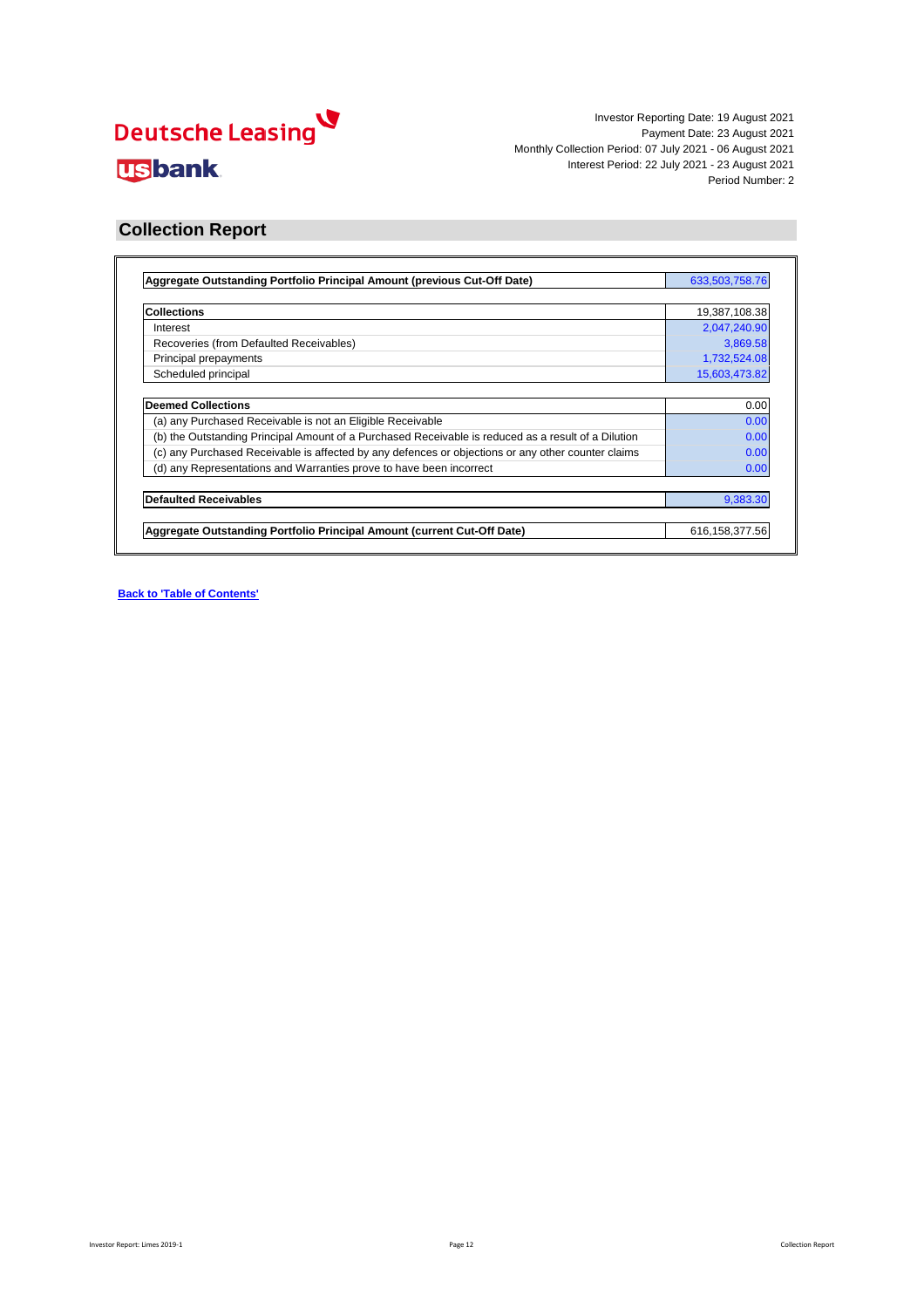# **Deutsche Leasing usbank**



Investor Reporting Date: 19 August 2021 And July 2021 And July 2021 And July 2021 And July 2021 And July 2021 And July 2021 And July 2021 And July 2021 And July 2021 And July 2021 And July 2021 And July 2021 And July 2021 Payment Date: 23 August 2021 **PEULSCITE LEASING** Payment Date: 23 August 2021 Payment Date: 23 August 2021 Payment Date: 23 August 2021 Payment Date: 23 August 2021 Payment Date: 23 August 2021 Payment Date: 23 August 2021 Monthly Collection Period: 07 July 2021 - 06 August 2021 - 06 August 2021 - 08 August 2021 - 06 August 2021 - 06 August 2021 - 06 August 2021 - 06 August 2021 - 06 August 2021 - 06 August 2021 - 06 August 2021 - 06 August Interest Period: 22 July 2021 - 23 August 2021 Interest Period: 22 July 2021 - 23 August 2021 Interest Period: 22 July 2021 - 23 August 2021 Interest Period: 22 July 2021 - 23 August 2021 Interest Period: 22 July 2021 - 23 Period Number: 2 Period Number: 2

|                            |                          |                                                                             | PREPAYMENTS       |                          |               |                                                   | DEFAULTS                 |                          |                                   |                                                                                                                                 | RECOVERIES                        |                                        |                         |                          |                |                          |                          |                          |                          |                          |                          | DELINQUENCIES            |                          |                          |                         |                          |                          |                          |
|----------------------------|--------------------------|-----------------------------------------------------------------------------|-------------------|--------------------------|---------------|---------------------------------------------------|--------------------------|--------------------------|-----------------------------------|---------------------------------------------------------------------------------------------------------------------------------|-----------------------------------|----------------------------------------|-------------------------|--------------------------|----------------|--------------------------|--------------------------|--------------------------|--------------------------|--------------------------|--------------------------|--------------------------|--------------------------|--------------------------|-------------------------|--------------------------|--------------------------|--------------------------|
| Period                     | <b>Cut-Off Date</b>      | <b>Aggregate Outstanding</b><br><b>Portfolio Principal</b><br><b>Amount</b> | Prepayments       | <b>SMM</b>               | <b>CPR</b>    | Number of<br><b>Defaulted</b><br><b>Contracts</b> | <b>Defaults</b>          | Cumulative Defaults      | Cumulative<br><b>Default Rate</b> | <b>Recoveries</b>                                                                                                               | Cumulative                        | Cumulative<br>Recoveries Recovery Rate | Period                  | <b>Cut-Off Date</b>      | Not delinquent | $1-30$ days              | 31-60 days               | 61-90 days               | 91-120 days              | 121-150 days             | > 150 days               | Not delinquent           | $1-30$ days              | 31-60 days               | 61-90 days              | 91-120 days              | 121-150 days             | > 150 days               |
|                            | 07/06/2021               | 649,999,999.                                                                | <b>Contractor</b> | <b>Contract Contract</b> | $\sim$ $\sim$ | <b>Contract Contract</b>                          | <b>Contract Contract</b> | <b>Contract Contract</b> | <b>Contract Contract Contract</b> | <b>Contract Contract State</b>                                                                                                  | <b>Contract Contract Contract</b> | <b>Contract Contract</b>               |                         | 07/06/2021               | 649.999.999.3  | <b>Contract Contract</b> | <b>Contract Contract</b> | <b>Contract Contract</b> | <b>Contract Contract</b> | <b>Contract Contract</b> | <b>Contract Contract</b> | <b>Contract Contract</b> | <b>Contract Contract</b> | <b>Contract Contract</b> | <b>Service Contract</b> | <b>Contract Contract</b> | <b>Contract Contract</b> | <b>Contract Contract</b> |
|                            | 06/07/2021               | 633,503,758.                                                                | 903,721.7         | 0.07%                    | 0.83%         |                                                   | 56.697.                  | 56,697.09                | 0.01%                             |                                                                                                                                 |                                   | 0.00%                                  |                         | 06/07/2021               | 630,875,673.8  | 2,628,084.9              |                          |                          |                          |                          |                          | 99.6%                    | 0.4%                     | $0.0\%$                  | $0.0\%$                 | $0.0\%$                  | $0.0\%$                  | $0.0\%$                  |
|                            | 06/08/2021               | 616,158,377.5                                                               | 1,732,524.08      | 0.27%                    | $3.23\%$      |                                                   | 9.383.3                  | 66,080.39                | $0.01\%$                          | 3.869.5                                                                                                                         | 3,869.58                          | 5.86%                                  |                         | 06/08/2021               | 613,886,217.2  | 2,272,160.3              |                          |                          |                          |                          |                          | 99.6%                    | 0.4%                     | $0.0\%$                  | $0.0\%$                 | $0.0\%$                  | $0.0\%$                  | $0.0\%$                  |
| 4                          | 06/09/2021<br>06/10/2021 |                                                                             |                   |                          |               |                                                   |                          |                          |                                   |                                                                                                                                 |                                   |                                        |                         | 06/09/2021<br>06/10/2021 |                |                          |                          |                          |                          |                          |                          |                          |                          |                          |                         |                          |                          |                          |
|                            | 06/11/2021               |                                                                             |                   |                          |               |                                                   |                          |                          |                                   | $\mathcal{L}^{\text{max}}_{\text{max}}$ and $\mathcal{L}^{\text{max}}_{\text{max}}$ and $\mathcal{L}^{\text{max}}_{\text{max}}$ |                                   |                                        |                         | 06/11/2021               |                |                          |                          |                          |                          |                          |                          |                          |                          |                          |                         |                          |                          |                          |
|                            | 06/12/2021               |                                                                             |                   |                          |               |                                                   |                          |                          |                                   |                                                                                                                                 |                                   |                                        |                         | 06/12/2021               |                |                          |                          |                          |                          |                          |                          |                          |                          |                          |                         |                          |                          |                          |
|                            | 06/01/2022               |                                                                             |                   |                          |               |                                                   |                          |                          |                                   |                                                                                                                                 |                                   |                                        |                         | 06/01/2022               |                |                          |                          |                          |                          |                          |                          |                          |                          |                          |                         |                          |                          |                          |
|                            | 06/02/2022               |                                                                             |                   |                          |               |                                                   |                          |                          |                                   |                                                                                                                                 |                                   |                                        |                         | 06/02/2022               |                |                          |                          |                          |                          |                          |                          |                          |                          |                          |                         |                          |                          |                          |
|                            | 06/03/2022               |                                                                             |                   |                          |               |                                                   |                          |                          |                                   |                                                                                                                                 |                                   |                                        |                         | 06/03/2022               |                |                          |                          |                          |                          |                          |                          |                          |                          |                          |                         |                          |                          |                          |
| - 10<br>$-11$              | 06/04/2022<br>06/05/2022 |                                                                             |                   |                          |               |                                                   |                          |                          |                                   |                                                                                                                                 |                                   |                                        |                         | 06/04/2022<br>06/05/2022 |                |                          |                          |                          |                          |                          |                          |                          |                          |                          |                         |                          |                          |                          |
| 12                         | 06/06/2022               |                                                                             |                   |                          |               |                                                   |                          |                          |                                   |                                                                                                                                 |                                   |                                        |                         | 06/06/2022               |                |                          |                          |                          |                          |                          |                          |                          |                          |                          |                         |                          |                          |                          |
| 13                         | 06/07/2022               |                                                                             |                   |                          |               |                                                   |                          |                          |                                   |                                                                                                                                 |                                   |                                        |                         | 06/07/2022               |                |                          |                          |                          |                          |                          |                          |                          |                          |                          |                         |                          |                          |                          |
| - 14                       | 06/08/2022               |                                                                             |                   |                          |               |                                                   |                          |                          |                                   |                                                                                                                                 |                                   |                                        |                         | 06/08/2022               |                |                          |                          |                          |                          |                          |                          |                          |                          |                          |                         |                          |                          |                          |
| 15                         | 06/09/2022               |                                                                             |                   |                          |               |                                                   |                          |                          |                                   |                                                                                                                                 |                                   |                                        |                         | 06/09/2022               |                |                          |                          |                          |                          |                          |                          |                          |                          |                          |                         |                          |                          |                          |
| - 16                       | 06/10/2022               |                                                                             |                   |                          |               |                                                   |                          |                          |                                   |                                                                                                                                 |                                   |                                        |                         | 06/10/2022               |                |                          |                          |                          |                          |                          |                          |                          |                          |                          |                         |                          |                          |                          |
| 17                         | 06/11/2022               |                                                                             |                   |                          |               |                                                   |                          |                          |                                   |                                                                                                                                 |                                   |                                        | 17                      | 06/11/2022               |                |                          |                          |                          |                          |                          |                          |                          |                          |                          |                         |                          |                          |                          |
| 18<br>19                   | 06/12/2022<br>06/01/2023 |                                                                             |                   |                          |               |                                                   |                          |                          |                                   |                                                                                                                                 |                                   |                                        | $\overline{18}$<br>- 10 | 06/12/2022<br>06/01/2023 |                |                          |                          |                          |                          |                          |                          |                          |                          |                          |                         |                          |                          |                          |
| 20                         | 06/02/2023               |                                                                             |                   |                          |               |                                                   |                          |                          |                                   | $\mathcal{L}^{\text{max}}_{\text{max}}$ and $\mathcal{L}^{\text{max}}_{\text{max}}$ and $\mathcal{L}^{\text{max}}_{\text{max}}$ |                                   |                                        | ാറ                      | 06/02/2023               |                |                          |                          |                          |                          |                          |                          |                          |                          |                          |                         |                          |                          |                          |
| 21                         | 06/03/2023               |                                                                             |                   |                          |               |                                                   |                          |                          |                                   |                                                                                                                                 |                                   |                                        |                         | 06/03/2023               |                |                          |                          |                          |                          |                          |                          |                          |                          |                          |                         |                          |                          |                          |
| 22                         | 06/04/2023               |                                                                             |                   |                          |               |                                                   |                          |                          |                                   | $\mathcal{L}^{\text{max}}_{\text{max}}$ and $\mathcal{L}^{\text{max}}_{\text{max}}$ and $\mathcal{L}^{\text{max}}_{\text{max}}$ |                                   |                                        |                         | 06/04/2023               |                |                          |                          |                          |                          |                          |                          |                          |                          |                          |                         |                          |                          |                          |
|                            | 06/05/2023               |                                                                             |                   |                          |               |                                                   |                          |                          |                                   |                                                                                                                                 |                                   |                                        |                         | 06/05/2023               |                |                          |                          |                          |                          |                          |                          |                          |                          |                          |                         |                          |                          |                          |
| - 24                       | 06/06/2023               |                                                                             |                   |                          |               |                                                   |                          |                          |                                   |                                                                                                                                 |                                   |                                        |                         | 06/06/2023               |                |                          |                          |                          |                          |                          |                          |                          |                          |                          |                         |                          |                          |                          |
| -25                        | 06/07/2023               |                                                                             |                   |                          |               |                                                   |                          |                          |                                   |                                                                                                                                 |                                   |                                        |                         | 06/07/2023               |                |                          |                          |                          |                          |                          |                          |                          |                          |                          |                         |                          |                          |                          |
| 27                         | 06/08/2023<br>06/09/2023 |                                                                             |                   |                          |               |                                                   |                          |                          |                                   |                                                                                                                                 |                                   |                                        | - 27                    | 06/08/2023<br>06/09/2023 |                |                          |                          |                          |                          |                          |                          |                          |                          |                          |                         |                          |                          |                          |
|                            | 06/10/2023               |                                                                             |                   |                          |               |                                                   |                          |                          |                                   |                                                                                                                                 |                                   |                                        |                         | 06/10/2023               |                |                          |                          |                          |                          |                          |                          |                          |                          |                          |                         |                          |                          |                          |
| 29                         | 06/11/2023               |                                                                             |                   |                          |               |                                                   |                          |                          |                                   |                                                                                                                                 |                                   |                                        |                         | 06/11/2023               |                |                          |                          |                          |                          |                          |                          |                          |                          |                          |                         |                          |                          |                          |
| - 30                       | 06/12/2023               |                                                                             |                   |                          |               |                                                   |                          |                          |                                   |                                                                                                                                 |                                   |                                        |                         | 06/12/2023               |                |                          |                          |                          |                          |                          |                          |                          |                          |                          |                         |                          |                          |                          |
| $-31$                      | 06/01/2024               |                                                                             |                   |                          |               |                                                   |                          |                          |                                   |                                                                                                                                 |                                   |                                        |                         | 06/01/2024               |                |                          |                          |                          |                          |                          |                          |                          |                          |                          |                         |                          |                          |                          |
| 32                         | 06/02/2024               |                                                                             |                   |                          |               |                                                   |                          |                          |                                   |                                                                                                                                 |                                   |                                        |                         | 06/02/2024               |                |                          |                          |                          |                          |                          |                          |                          |                          |                          |                         |                          |                          |                          |
| - 33                       | 06/03/2024               |                                                                             |                   |                          |               |                                                   |                          |                          |                                   | <b>Contract Contract Contract Contract Contract Contract Contract Contract Contract Contract Contract Contract Co</b>           |                                   |                                        |                         | 06/03/2024               |                |                          |                          |                          |                          |                          |                          |                          |                          |                          |                         |                          |                          |                          |
| - 34                       | 06/04/2024<br>06/05/2024 |                                                                             |                   |                          |               |                                                   |                          |                          |                                   | <b>Contract Contract Contract Contract Contract Contract Contract Contract Contract Contract Contract Contract Co</b>           |                                   |                                        |                         | 06/04/2024<br>06/05/2024 |                |                          |                          |                          |                          |                          |                          |                          |                          |                          |                         |                          |                          |                          |
| - 36                       | 06/06/2024               |                                                                             |                   |                          |               |                                                   |                          |                          |                                   |                                                                                                                                 |                                   |                                        |                         | 06/06/2024               |                |                          |                          |                          |                          |                          |                          |                          |                          |                          |                         |                          |                          |                          |
| - 27                       | 06/07/2024               |                                                                             |                   |                          |               |                                                   |                          |                          |                                   | and the state of the state of the state of the state of the state of the state of the state of the state of th                  |                                   |                                        | - 27                    | 06/07/2024               |                |                          |                          |                          |                          |                          |                          |                          |                          |                          |                         |                          |                          |                          |
|                            | 06/08/2024               |                                                                             |                   |                          |               |                                                   |                          |                          |                                   | <b>Contract Contract Contract Contract Contract Contract Contract Contract Contract Contract Contract Contract Co</b>           |                                   |                                        |                         | 06/08/2024               |                |                          |                          |                          |                          |                          |                          |                          |                          |                          |                         |                          |                          |                          |
|                            | 06/09/2024               |                                                                             |                   |                          |               |                                                   |                          |                          |                                   |                                                                                                                                 |                                   |                                        |                         | 06/09/2024               |                |                          |                          |                          |                          |                          |                          |                          |                          |                          |                         |                          |                          |                          |
| - 40                       | 06/10/2024               |                                                                             |                   |                          |               |                                                   |                          |                          |                                   |                                                                                                                                 |                                   |                                        |                         | 06/10/2024               |                |                          |                          |                          |                          |                          |                          |                          |                          |                          |                         |                          |                          |                          |
| - 41<br>- 42               | 06/11/2024<br>06/12/2024 |                                                                             |                   |                          |               |                                                   |                          |                          |                                   |                                                                                                                                 |                                   |                                        |                         | 06/11/2024<br>06/12/2024 |                |                          |                          |                          |                          |                          |                          |                          |                          |                          |                         |                          |                          |                          |
| 43                         | 06/01/2025               |                                                                             |                   |                          |               |                                                   |                          |                          |                                   |                                                                                                                                 |                                   |                                        | ่ 43                    | 06/01/2025               |                |                          |                          |                          |                          |                          |                          |                          |                          |                          |                         |                          |                          |                          |
| -44                        | 06/02/2025               |                                                                             |                   |                          |               |                                                   |                          |                          |                                   |                                                                                                                                 |                                   |                                        |                         | 06/02/2025               |                |                          |                          |                          |                          |                          |                          |                          |                          |                          |                         |                          |                          |                          |
| - 45                       | 06/03/2025               |                                                                             |                   |                          |               |                                                   |                          |                          |                                   |                                                                                                                                 |                                   |                                        |                         | 06/03/2025               |                |                          |                          |                          |                          |                          |                          |                          |                          |                          |                         |                          |                          |                          |
| - 46                       | 06/04/2025               |                                                                             |                   |                          |               |                                                   |                          |                          |                                   |                                                                                                                                 |                                   |                                        |                         | 06/04/2025               |                |                          |                          |                          |                          |                          |                          |                          |                          |                          |                         |                          |                          |                          |
| 47                         | 06/05/2025               |                                                                             |                   |                          |               |                                                   |                          |                          |                                   |                                                                                                                                 |                                   |                                        |                         | 06/05/2025               |                |                          |                          |                          |                          |                          |                          |                          |                          |                          |                         |                          |                          |                          |
| - 48                       | 06/06/2025               |                                                                             |                   |                          |               |                                                   |                          |                          |                                   |                                                                                                                                 |                                   |                                        |                         | 06/06/2025               |                |                          |                          |                          |                          |                          |                          |                          |                          |                          |                         |                          |                          |                          |
| 49<br>50                   | 06/07/2025<br>06/08/2025 |                                                                             |                   |                          |               |                                                   |                          |                          |                                   |                                                                                                                                 |                                   |                                        | <b>50</b>               | 06/07/2025<br>06/08/2025 |                |                          |                          |                          |                          |                          |                          |                          |                          |                          |                         |                          |                          |                          |
| 51                         | 06/09/2025               |                                                                             |                   |                          |               |                                                   |                          |                          |                                   | <b>Contract Contract Contract Contract Contract Contract Contract Contract Contract Contract Contract Contract Co</b>           |                                   |                                        | 51                      | 06/09/2025               |                |                          |                          |                          |                          |                          |                          |                          |                          |                          |                         |                          |                          |                          |
| 52                         | 06/10/2025               |                                                                             |                   |                          |               |                                                   |                          |                          |                                   |                                                                                                                                 |                                   |                                        | トロワ                     | 06/10/2025               |                |                          |                          |                          |                          |                          |                          |                          |                          |                          |                         |                          |                          |                          |
| 53                         | 06/11/2025               |                                                                             |                   |                          |               |                                                   |                          |                          |                                   |                                                                                                                                 |                                   |                                        | 53                      | 06/11/2025               |                |                          |                          |                          |                          |                          |                          |                          |                          |                          |                         |                          |                          |                          |
|                            | 06/12/2025               |                                                                             |                   |                          |               |                                                   |                          |                          |                                   | $\mathcal{L}^{\text{max}}_{\text{max}}$ and $\mathcal{L}^{\text{max}}_{\text{max}}$ and $\mathcal{L}^{\text{max}}_{\text{max}}$ |                                   |                                        | <b>E</b> 4              | 06/12/2025               |                |                          |                          |                          |                          |                          |                          |                          |                          |                          |                         |                          |                          |                          |
| - 55                       | 06/01/2026               |                                                                             |                   |                          |               |                                                   |                          |                          |                                   |                                                                                                                                 |                                   |                                        |                         | 06/01/2026               |                |                          |                          |                          |                          |                          |                          |                          |                          |                          |                         |                          |                          |                          |
| $\frac{56}{2}$             | 06/02/2026               |                                                                             |                   |                          |               |                                                   |                          |                          |                                   |                                                                                                                                 |                                   |                                        | EC.<br>ົບບ<br>57        | 06/02/2026               |                |                          |                          |                          |                          |                          |                          |                          |                          |                          |                         |                          |                          |                          |
| 57<br>58                   | 06/03/2026<br>06/04/2026 |                                                                             |                   |                          |               |                                                   |                          |                          |                                   |                                                                                                                                 |                                   |                                        | 58                      | 06/03/2026<br>06/04/2026 |                |                          |                          |                          |                          |                          |                          |                          |                          |                          |                         |                          |                          |                          |
| $\sim$ $\sim$ $\sim$<br>59 | 06/05/2026               |                                                                             |                   |                          |               |                                                   |                          |                          |                                   | $\mathcal{L}^{\text{max}}_{\text{max}}$ and $\mathcal{L}^{\text{max}}_{\text{max}}$ and $\mathcal{L}^{\text{max}}_{\text{max}}$ |                                   |                                        |                         | 06/05/2026               |                |                          |                          |                          |                          |                          |                          |                          |                          |                          |                         |                          |                          |                          |
| - 60                       | 06/06/2026               |                                                                             |                   |                          |               |                                                   |                          |                          |                                   |                                                                                                                                 |                                   |                                        |                         | 06/06/2026               |                |                          |                          |                          |                          |                          |                          |                          |                          |                          |                         |                          |                          |                          |

**Back to 'Table of Contents'**

#### **Performance Performance**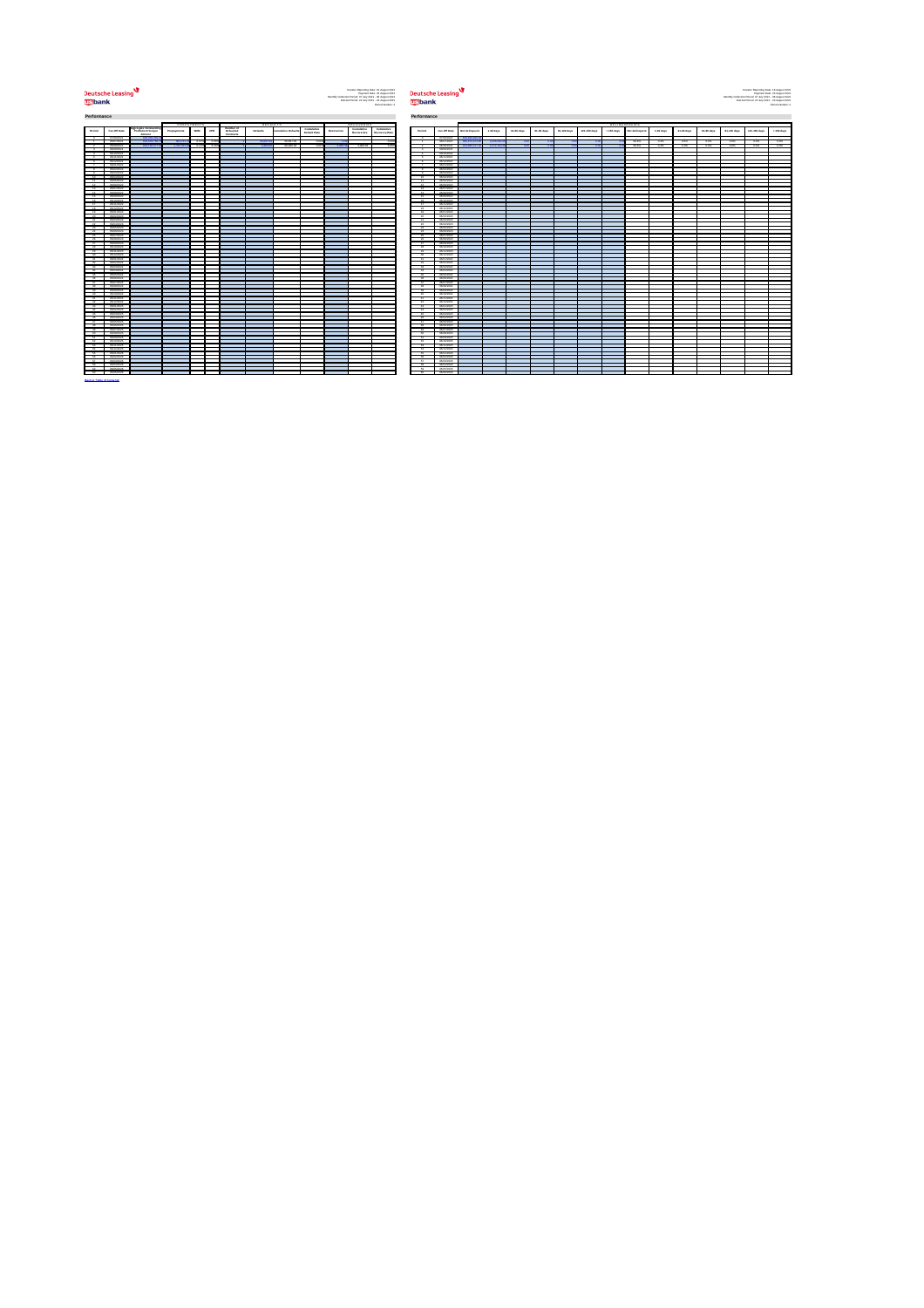

| <b>Period</b><br><b>Cut-Off Date</b> |            | <b>Aggregate Outstanding Portfolio</b><br><b>Principal Amount</b> | Amortisation  |  |  |
|--------------------------------------|------------|-------------------------------------------------------------------|---------------|--|--|
| $\overline{0}$                       | 06/08/2021 | 616, 158, 377.56                                                  | 0.00          |  |  |
| 1                                    | 06/09/2021 | 600,449,587.34                                                    | 15,708,790.22 |  |  |
| 2                                    | 06/10/2021 | 584,748,113.71                                                    | 15,701,473.63 |  |  |
| 3                                    | 06/11/2021 | 569,002,630.47                                                    | 15,745,483.24 |  |  |
| 4                                    | 06/12/2021 | 553,212,811.67                                                    | 15,789,818.80 |  |  |
| 5                                    | 06/01/2022 | 537,423,441.96                                                    | 15,789,369.71 |  |  |
| $\overline{6}$                       | 06/02/2022 | 521,627,057.90                                                    | 15,796,384.06 |  |  |
| 7                                    | 06/03/2022 | 505,767,365.20                                                    | 15,859,692.70 |  |  |
| 8                                    | 06/04/2022 | 489,775,280.56                                                    | 15,992,084.64 |  |  |
| ९                                    | 06/05/2022 | 473,425,873.61                                                    | 16,349,406.95 |  |  |
| 10                                   | 06/06/2022 | 457,153,368.09                                                    | 16,272,505.52 |  |  |
|                                      |            |                                                                   |               |  |  |
| 11                                   | 06/07/2022 | 440,876,614.40                                                    | 16,276,753.69 |  |  |
| 12                                   | 06/08/2022 | 424,870,669.95                                                    | 16,005,944.45 |  |  |
| 13                                   | 06/09/2022 | 409,369,616.89                                                    | 15,501,053.06 |  |  |
| 14                                   | 06/10/2022 | 393,457,314.87                                                    | 15,912,302.02 |  |  |
| 15                                   | 06/11/2022 | 377,496,088.97                                                    | 15,961,225.90 |  |  |
| 16                                   | 06/12/2022 | 362,401,574.58                                                    | 15,094,514.39 |  |  |
| 17                                   | 06/01/2023 | 347,615,661.19                                                    | 14,785,913.39 |  |  |
| 18                                   | 06/02/2023 | 332,549,086.46                                                    | 15,066,574.73 |  |  |
| 19                                   | 06/03/2023 | 317,326,136.19                                                    | 15,222,950.27 |  |  |
| 20                                   | 06/04/2023 | 303,296,485.90                                                    | 14,029,650.29 |  |  |
| 21                                   | 06/05/2023 | 289,330,678.46                                                    | 13,965,807.44 |  |  |
|                                      |            |                                                                   |               |  |  |
| 22                                   | 06/06/2023 | 275,154,368.65                                                    | 14,176,309.81 |  |  |
| 23                                   | 06/07/2023 | 261,495,969.09                                                    | 13,658,399.56 |  |  |
| 24                                   | 06/08/2023 | 247,892,173.11                                                    | 13,603,795.98 |  |  |
| 25                                   | 06/09/2023 | 233,900,828.48                                                    | 13,991,344.63 |  |  |
| 26                                   | 06/10/2023 | 221,391,150.82                                                    | 12,509,677.66 |  |  |
| 27                                   | 06/11/2023 | 208,659,658.43                                                    | 12,731,492.39 |  |  |
| 28                                   | 06/12/2023 | 196,799,103.32                                                    | 11,860,555.11 |  |  |
| 29                                   | 06/01/2024 | 184,813,530.59                                                    | 11,985,572.73 |  |  |
| 30                                   | 06/02/2024 | 173,780,502.99                                                    | 11,033,027.60 |  |  |
| 31                                   | 06/03/2024 | 162,626,976.35                                                    | 11,153,526.64 |  |  |
| 32                                   | 06/04/2024 | 152,071,656.45                                                    | 10,555,319.90 |  |  |
|                                      |            |                                                                   |               |  |  |
| 33                                   | 06/05/2024 | 141,538,342.85                                                    | 10,533,313.60 |  |  |
| 34                                   | 06/06/2024 | 131,019,487.02                                                    | 10,518,855.83 |  |  |
| 35                                   | 06/07/2024 | 120,635,576.28                                                    | 10,383,910.74 |  |  |
| 36                                   | 06/08/2024 | 111,229,276.03                                                    | 9,406,300.25  |  |  |
| 37                                   | 06/09/2024 | 102,321,652.05                                                    | 8,907,623.98  |  |  |
| 38                                   | 06/10/2024 | 93,856,249.54                                                     | 8,465,402.51  |  |  |
| 39                                   | 06/11/2024 | 85,996,492.88                                                     | 7,859,756.66  |  |  |
| 40                                   | 06/12/2024 | 78,387,059.45                                                     | 7,609,433.43  |  |  |
| 41                                   | 06/01/2025 | 71,164,236.08                                                     | 7,222,823.37  |  |  |
| 42                                   | 06/02/2025 | 64,283,917.84                                                     | 6,880,318.24  |  |  |
| 43                                   | 06/03/2025 | 58,075,223.76                                                     | 6,208,694.08  |  |  |
|                                      |            |                                                                   |               |  |  |
| 44                                   | 06/04/2025 | 52,767,858.81                                                     | 5,307,364.95  |  |  |
| 45                                   | 06/05/2025 | 47,850,271.40                                                     | 4,917,587.41  |  |  |
| 46                                   | 06/06/2025 | 41,638,252.89                                                     | 6,212,018.51  |  |  |
| 47                                   | 06/07/2025 | 36,596,816.80                                                     | 5,041,436.09  |  |  |
| 48                                   | 06/08/2025 | 31,875,960.71                                                     | 4,720,856.09  |  |  |
| 49                                   | 06/09/2025 | 27,835,680.18                                                     | 4,040,280.53  |  |  |
| 50                                   | 06/10/2025 | 23,418,963.60                                                     | 4,416,716.58  |  |  |
| 51                                   | 06/11/2025 | 20,379,616.12                                                     | 3,039,347.48  |  |  |
| 52                                   | 06/12/2025 | 18,057,263.72                                                     | 2,322,352.40  |  |  |
| 53                                   | 06/01/2026 | 13,734,640.67                                                     | 4,322,623.05  |  |  |
| 54                                   | 06/02/2026 | 11,599,107.14                                                     | 2,135,533.53  |  |  |
| 55                                   |            |                                                                   |               |  |  |
|                                      | 06/03/2026 | 9,673,300.60                                                      | 1,925,806.54  |  |  |
| 56                                   | 06/04/2026 | 8,229,670.08                                                      | 1,443,630.52  |  |  |
| 57                                   | 06/05/2026 | 7,077,758.89                                                      | 1,151,911.19  |  |  |
| 58                                   | 06/06/2026 | 5,977,713.41                                                      | 1,100,045.48  |  |  |
| 59                                   | 06/07/2026 | 4,914,373.73                                                      | 1,063,339.68  |  |  |
| 60                                   | 06/08/2026 | 4,230,301.83                                                      | 684,071.90    |  |  |
| 61                                   | 06/09/2026 | 3,266,854.21                                                      | 963,447.62    |  |  |
| 62                                   | 06/10/2026 | 2,759,762.09                                                      | 507,092.12    |  |  |
| 63                                   | 06/11/2026 | 1,391,967.91                                                      | 1,367,794.18  |  |  |
| 64                                   | 06/12/2026 | 879,037.95                                                        | 512,929.96    |  |  |
|                                      |            |                                                                   |               |  |  |
| 65                                   | 06/01/2027 | 595,022.39                                                        | 284,015.56    |  |  |
| 66                                   | 06/02/2027 | 122,192.98                                                        | 472,829.41    |  |  |
| 67                                   | 06/03/2027 | 3,124.71                                                          | 119,068.27    |  |  |
| 68                                   | 06/04/2027 | 0.00                                                              | 3,124.71      |  |  |
| 69                                   | 06/05/2027 | 0.00                                                              | 0.00          |  |  |
| 70                                   | 06/06/2027 | 0.00                                                              | 0.00          |  |  |
| 71                                   | 06/07/2027 | 0.00                                                              | 0.00          |  |  |
| 72                                   | 06/08/2027 | 0.00                                                              | 0.00          |  |  |
| 73                                   | 06/09/2027 | 0.00                                                              | 0.00          |  |  |
|                                      |            |                                                                   |               |  |  |
| 74                                   | 06/10/2027 | 0.00                                                              | 0.00          |  |  |
| 75                                   | 06/11/2027 | 0.00                                                              | 0.00          |  |  |
| 76                                   | 06/12/2027 | 0.00                                                              | 0.00          |  |  |
| 77                                   | 06/01/2028 | 0.00                                                              | 0.00          |  |  |
| 78                                   | 06/02/2028 | 0.00                                                              | 0.00          |  |  |
| 79                                   | 06/03/2028 | 0.00                                                              | 0.00          |  |  |
| 80                                   | 06/04/2028 | 0.00                                                              | 0.00          |  |  |
|                                      |            |                                                                   |               |  |  |
| 81                                   | 06/05/2028 | 0.00                                                              | 0.00          |  |  |

**Back to 'Table of Contents'**

## **Amortisation Schedule**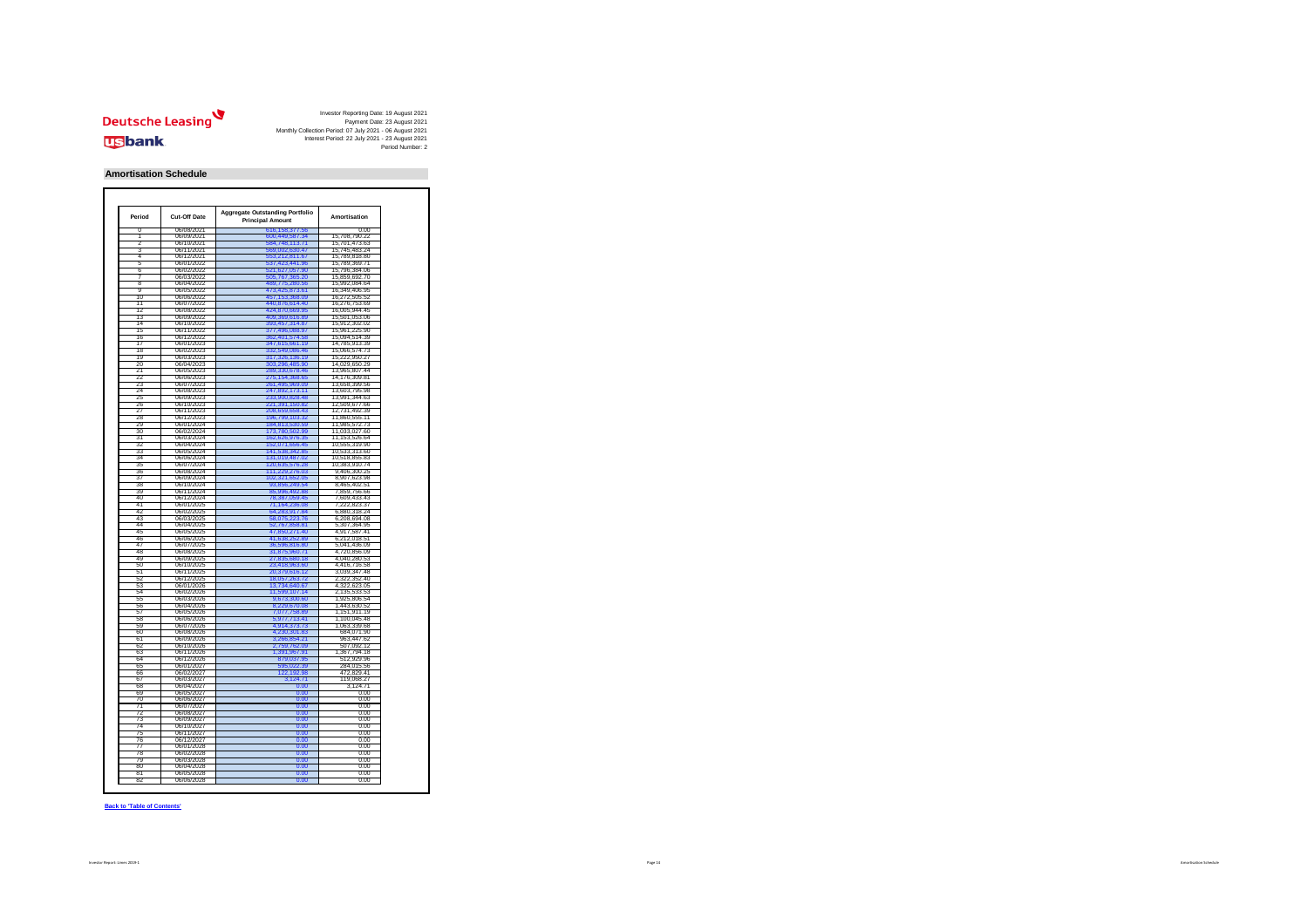

#### **Stratification Tables**

| <b>Contract Type</b> | <b>Number</b> | % of Number | <b>Outstanding Principal Amount (EUR)</b> | % Outstanding Principal Amount |
|----------------------|---------------|-------------|-------------------------------------------|--------------------------------|
| Leasing              | 3,516         | 21.82%      | 173,522,969.78                            | 28.16%                         |
| <b>Hire Purchase</b> | 12,60'        | 78.18%      | 442,635,407.78                            | 71.84%                         |
| <b>Grand Total</b>   | 16,117        | 100.00%     | 616, 158, 377.56                          | 100.00%                        |

| <b>Asset Type</b>             | <b>Number</b> | % of Number | <b>Outstanding Principal Amount (EUR)</b> | % Outstanding Principal Amount |
|-------------------------------|---------------|-------------|-------------------------------------------|--------------------------------|
| <b>Other Equipment</b>        | 6,252         | 38.79%      | 241,295,562.87                            | 39.16%                         |
| <b>Construction Machinery</b> | 3.189         | 19.79%      | 187,950,194.02                            | 30.50%                         |
| Vehicles                      | 6.676         | 41.42%      | 186,912,620.67                            | 30.34%                         |
| <b>Grand Total</b>            | 16,117        | 100.00%     | 616, 158, 377.56                          | 100.00%                        |

| <b>Outstanding Principal Amount (EUR)</b> | <b>Number</b> | % of Number | <b>Outstanding Principal Amount (EUR)</b> | % Outstanding Principal Amount |
|-------------------------------------------|---------------|-------------|-------------------------------------------|--------------------------------|
| [0.10, 000]                               | 3,702         | 22.97%      | 23, 154, 734.00                           | 3.76%                          |
| $[10,000-20,000]$                         | 4,488         | 27.85%      | 65,719,737.05                             | 10.67%                         |
| [20,000-30,000 [                          | 2,564         | 15.91%      | 62,862,404.95                             | 10.20%                         |
| $[30,000-40,000]$                         | 1,533         | 9.51%       | 53, 181, 056. 74                          | 8.63%                          |
| $[40,000-50,000]$                         | 894           | 5.55%       | 39,671,606.34                             | 6.44%                          |
| $[50,000-60,000]$                         | 620           | 3.85%       | 33,995,530.62                             | 5.52%                          |
| $[60,000-70,000]$                         | 424           | 2.63%       | 27,431,643.56                             | 4.45%                          |
| [70,000-80,000 [                          | 317           | 1.97%       | 23,743,196.47                             | 3.85%                          |
| [ 80,000-90,000 [                         | 269           | 1.67%       | 22,853,659.07                             | 3.71%                          |
| [ 90,000-100,000 [                        | 208           | 1.29%       | 19,745,344.23                             | 3.20%                          |
| [100,000-150,000 [                        | 560           | 3.47%       | 67,786,818.24                             | 11.00%                         |
| [150,000-200,000 [                        | 216           | 1.34%       | 37,003,792.50                             | 6.01%                          |
| [200,000-250,000 [                        | 93            | 0.58%       | 20,694,567.61                             | 3.36%                          |
| [250,000-300,000 [                        | 66            | 0.41%       | 17,752,017.80                             | 2.88%                          |
| $[300,000-350,000]$                       | 38            | 0.24%       | 12,042,350.51                             | 1.95%                          |
| [ 350,000-400,000 [                       | 22            | 0.14%       | 8,193,461.01                              | 1.33%                          |
| [400,000-450,000 [                        | 14            | 0.09%       | 6,033,519.21                              | 0.98%                          |
| [450,000-500,000 [                        | 19            | 0.12%       | 8,948,793.28                              | 1.45%                          |
| $[500,000-1,000,000]$                     | 50            | 0.31%       | 34, 364, 124. 64                          | 5.58%                          |
| $[1,000,000-2,000,000]$                   | 18            | 0.11%       | 25,399,384.12                             | 4.12%                          |
| $\ge$ =2,000,000                          | 2             | 0.01%       | 5,580,635.61                              | 0.91%                          |
| <b>Grand Total</b>                        | 16,117        | 100.00%     | 616, 158, 377.56                          | 100.00%                        |

| Max     | 3,365,796.21 |
|---------|--------------|
| Min     | 752.42       |
| Average | 38,230.34    |

| Instalment (EUR)   | <b>Number</b> | % of Number | <b>Outstanding Principal Amount (EUR)</b> | % Outstanding Principal Amount |
|--------------------|---------------|-------------|-------------------------------------------|--------------------------------|
| $] 0 - 500 [$      | 6,566         | 40.74%      | 72,156,749.80                             | 11.71%                         |
| $[500-1,000]$      | 5,020         | 31.15%      | 122,184,405.71                            | 19.83%                         |
| $[1,000-1,500]$    | 1,874         | 11.63%      | 80,603,902.33                             | 13.08%                         |
| 1,500-2,000 [      | 831           | 5.16%       | 50,712,432.04                             | 8.23%                          |
| $[2,000-2,500]$    | 532           | 3.30%       | 42,735,982.63                             | 6.94%                          |
| $[2,500-3,000]$    | 357           | 2.22%       | 34,744,864.78                             | 5.64%                          |
| $[3,000-3,500]$    | 220           | 1.37%       | 26,039,833.43                             | 4.23%                          |
| $[3,500-4,000]$    | 176           | 1.09%       | 22,670,858.23                             | 3.68%                          |
| $[4,000-4,500]$    | 103           | 0.64%       | 14,246,297.17                             | 2.31%                          |
| $[4,500-5,000]$    | 78            | 0.48%       | 12,840,715.31                             | 2.08%                          |
| $[5,000-10,000]$   | 232           | 1.44%       | 54,050,774.04                             | 8.77%                          |
| $[10,000-15,000]$  | 63            | 0.39%       | 24,963,416.18                             | 4.05%                          |
| $[15,000-20,000]$  | 30            | 0.19%       | 19,396,475.03                             | 3.15%                          |
| $[20,000-25,000]$  | 16            | 0.10%       | 14,068,428.17                             | 2.28%                          |
| $[25,000-30,000]$  | 8             | 0.05%       | 10,281,079.54                             | 1.67%                          |
| $[30,000-35,000]$  | 4             | 0.02%       | 4,148,318.55                              | 0.67%                          |
| $[35,000-40,000]$  | 2             | 0.01%       | 2,846,115.92                              | 0.46%                          |
| $>=$ 40,000        | 5             | 0.03%       | 7,467,728.70                              | 1.21%                          |
| <b>Grand Total</b> | 16,117        | 100.00%     | 616, 158, 377.56                          | 100.00%                        |

| Max                     | 69.164.00 |
|-------------------------|-----------|
| Min                     | 56.00     |
| Average                 | 1,089.75  |
| <b>Weighted Average</b> | 4,960.67  |

| <b>Original Term</b> | <b>Number</b> | % of Number | <b>Outstanding Principal Amount (EUR)</b> | % Outstanding Principal Amount |
|----------------------|---------------|-------------|-------------------------------------------|--------------------------------|
| $[12-24]$            | 19            | 0.12%       | 305,966.83                                | 0.05%                          |
| $[24-36]$            | 313           | 1.94%       | 8,967,112.49                              | 1.46%                          |
| $[36 - 48]$          | 2,444         | 15.16%      | 52,443,643.43                             | 8.51%                          |
| $[48-60]$            | 4,859         | 30.15%      | 150,479,676.67                            | 24.42%                         |
| $[60-72]$            | 6,002         | 37.24%      | 265,909,638.25                            | 43.16%                         |
| $[72-84]$            | 2,340         | 14.52%      | 130,745,503.33                            | 21.22%                         |
| $>= 84$              | 140           | 0.87%       | 7,306,836.56                              | 1.19%                          |
| <b>Grand Total</b>   | 16,117        | 100.00%     | 616, 158, 377.56                          | 100.00%                        |

| Max              | 84.00 |
|------------------|-------|
| Min              | 18.00 |
| Average          | 54.88 |
| Weighted Average | 58.22 |

| Seasoning          | <b>Number</b> | % of Number | <b>Outstanding Principal Amount (EUR)</b> | % Outstanding Principal Amount |
|--------------------|---------------|-------------|-------------------------------------------|--------------------------------|
| $[0 - 12]$         | 4,237         | 26.29%      | 199,876,657.45                            | 32.44%                         |
| $[12-24]$          | 7,392         | 45.86%      | 287,335,582.79                            | 46.63%                         |
| $[24-36]$          | 3,015         | 18.71%      | 93,022,222.68                             | 15.10%                         |
| $[36 - 48]$        | 1,030         | 6.39%       | 26,495,749.68                             | 4.30%                          |
| $>= 48$            | 443           | 2.75%       | 9,428,164.96                              | 1.53%                          |
| <b>Grand Total</b> | 16,117        | 100.00%     | 616, 158, 377.56                          | 100.00%                        |

| Max              | 72.00 |
|------------------|-------|
| Min              | 3.00  |
| Average          | 19.30 |
| Weighted Average | 17.25 |

| <b>Remaining Term</b> | <b>Number</b> | % of Number | <b>Outstanding Principal Amount (EUR)</b> | % Outstanding Principal Amount |
|-----------------------|---------------|-------------|-------------------------------------------|--------------------------------|
| I <sub>24</sub>       | 3,602         | 22.35%      | 66,840,254.19                             | 10.85%                         |
| [24-36]               | 4,264         | 26.46%      | 132,715,923.91                            | 21.54%                         |
| $[36 - 48]$           | 4,653         | 28.87%      | 207,408,279.09                            | 33.66%                         |
| $[48-60]$             | 2,984         | 18.51%      | 166,268,190.47                            | 26.98%                         |
| $[60-72]$             | 614           | 3.81%       | 42,925,729.90                             | 6.97%                          |





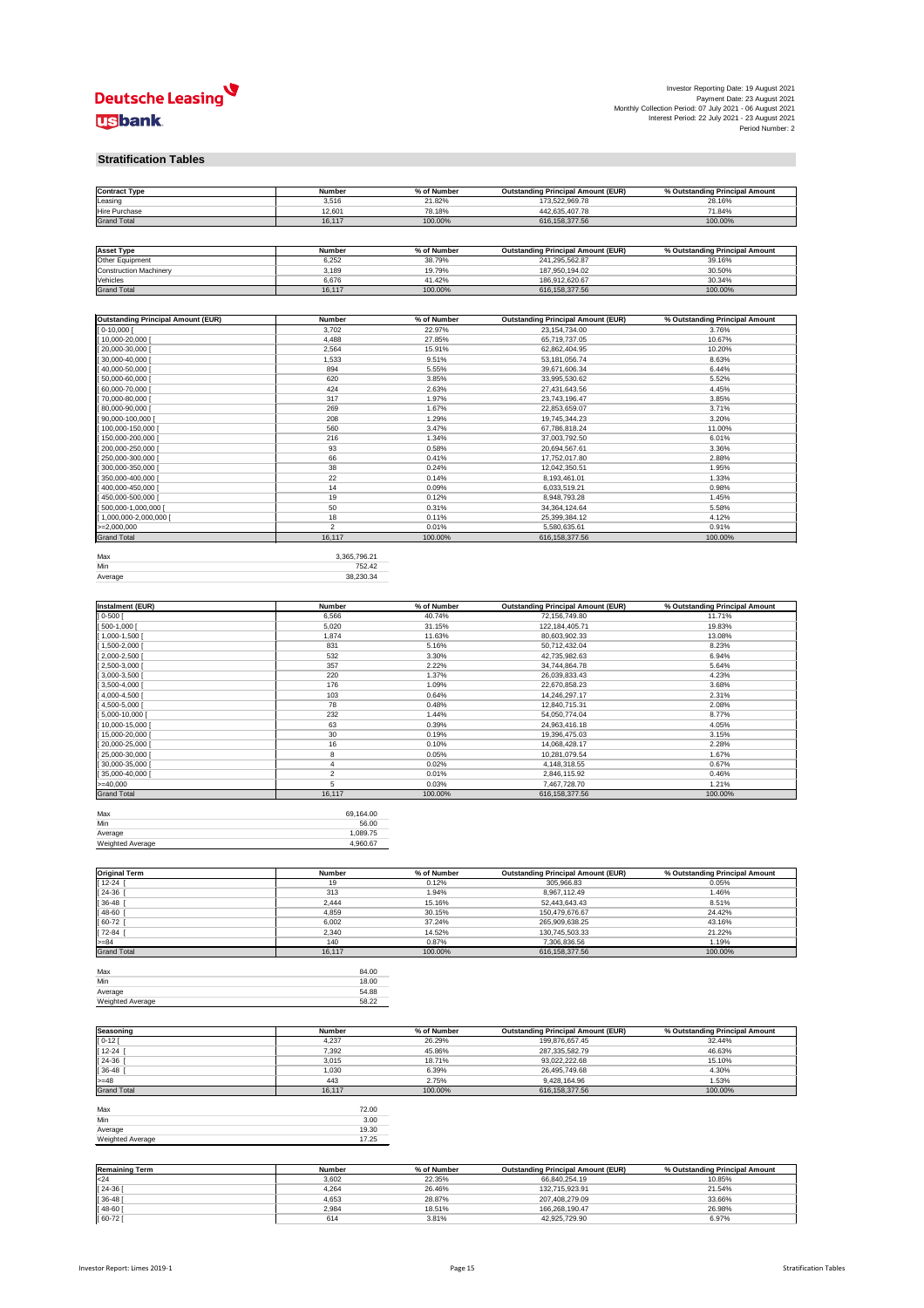| <b>Grand Total</b> | 16,117 | 100.00% | 616, 158, 377.56 | 100.00% |
|--------------------|--------|---------|------------------|---------|
|                    |        |         |                  |         |
| Max                | 69.00  |         |                  |         |
| Min                | 10.00  |         |                  |         |
| Average            | 35.58  |         |                  |         |
| Weighted Average   | 40.97  |         |                  |         |

| <b>Origination Year</b> | <b>Number</b> | % of Number | <b>Outstanding Principal Amount (EUR)</b> | % Outstanding Principal Amount |
|-------------------------|---------------|-------------|-------------------------------------------|--------------------------------|
| 2015                    | 14            | 0.09%       | 143,658.33                                | 0.02%                          |
| 2016                    | 151           | 0.94%       | 3,367,456.81                              | 0.55%                          |
| 2017                    | 571           | 3.54%       | 11,943,871.46                             | 1.94%                          |
| 2018                    | 1,325         | 8.22%       | 35,534,593.66                             | 5.77%                          |
| 2019                    | 5,091         | 31.59%      | 175,834,946.81                            | 28.54%                         |
| 2020                    | 7,171         | 44.49%      | 301,080,627.98                            | 48.86%                         |
| 2021                    | 794. ا        | 11.13%      | 88,253,222.51                             | 14.32%                         |
| <b>Grand Total</b>      | 16,117        | 100.00%     | 616, 158, 377.56                          | 100.00%                        |

| <b>Maturity Year</b> | <b>Number</b> | % of Number | <b>Outstanding Principal Amount (EUR)</b> | % Outstanding Principal Amount |
|----------------------|---------------|-------------|-------------------------------------------|--------------------------------|
| 2022                 | 1,638         | 10.16%      | 23,674,170.68                             | 3.84%                          |
| 2023                 | 3,843         | 23.84%      | 93,376,339.28                             | 15.15%                         |
| 2024                 | 4,478         | 27.78%      | 171,883,344.27                            | 27.90%                         |
| 2025                 | 4,240         | 26.31%      | 205,821,882.95                            | 33.40%                         |
| 2026                 | 1,710         | 10.61%      | 106,482,418.19                            | 17.28%                         |
| 2027                 | 208           | 1.29%       | 14,920,222.19                             | 2.42%                          |
| <b>Grand Total</b>   | 16,117        | 100.00%     | 616, 158, 377.56                          | 100.00%                        |

| Lessees (Top 20)   | <b>Number</b>  | % of Number | <b>Outstanding Principal Amount (EUR)</b> | % Outstanding Principal Amount |
|--------------------|----------------|-------------|-------------------------------------------|--------------------------------|
|                    |                | 0.01%       | 3,365,796.21                              | 0.55%                          |
| $\overline{2}$     | 9              | 0.06%       | 2,498,187.41                              | 0.41%                          |
| 3                  | $\overline{2}$ | 0.01%       | 2,436,198.09                              | 0.40%                          |
| $\overline{4}$     | 11             | 0.07%       | 2,246,039.15                              | 0.36%                          |
| 5                  |                | 0.01%       | 2,214,839.40                              | 0.36%                          |
| 6                  |                | 0.04%       | 2,178,568.93                              | 0.35%                          |
|                    | $\overline{2}$ | 0.01%       | 2,166,710.24                              | 0.35%                          |
| 8                  |                | 0.02%       | 1,939,997.04                              | 0.31%                          |
| 9                  | 8              | 0.05%       | 1,866,011.48                              | 0.30%                          |
| 10                 |                | 0.01%       | 1,783,340.99                              | 0.29%                          |
| 11                 | 8              | 0.05%       | 1,750,183.73                              | 0.28%                          |
| 12                 | $\overline{2}$ | 0.01%       | 1,647,580.82                              | 0.27%                          |
| 13                 | 2              | 0.01%       | 1,641,991.85                              | 0.27%                          |
| 14                 |                | 0.01%       | 1,592,725.92                              | 0.26%                          |
| 15                 |                | 0.02%       | 1,552,616.04                              | 0.25%                          |
| 16                 |                | 0.01%       | 1,546,511.96                              | 0.25%                          |
| 17                 | 5              | 0.03%       | 1,518,514.42                              | 0.25%                          |
| 18                 |                | 0.01%       | 1,487,071.29                              | 0.24%                          |
| 19                 | 4              | 0.02%       | 1,426,551.81                              | 0.23%                          |
| 20                 | 9              | 0.06%       | 1,405,510.32                              | 0.23%                          |
| <b>Grand Total</b> | 16,117         | 100.00%     | 616, 158, 377.56                          | 100.00%                        |

| <b>EUR</b><br>.20)<br><b>Less</b><br><b>Princ.</b><br>Numbe<br>mount<br>---<br>Out⊆<br><b>Numbe</b><br>uno<br>o<br>. 10UNT :<br>'rınc<br>тоаг<br>$\mathbf{v}$<br>me<br>шо<br>ми<br>.<br>- 101 102 |  |  |  |
|---------------------------------------------------------------------------------------------------------------------------------------------------------------------------------------------------|--|--|--|
|                                                                                                                                                                                                   |  |  |  |

|                    | 13             | 0.08%   | 4,889,978.69     | 0.79%   |
|--------------------|----------------|---------|------------------|---------|
|                    | 42             | 0.26%   | 4,271,981.81     | 0.69%   |
|                    |                | 0.01%   | 3,365,796.21     | 0.55%   |
|                    | 22             | 0.14%   | 2,889,070.78     | 0.47%   |
|                    | 15             | 0.09%   | 2,436,371.46     | 0.40%   |
|                    | $\overline{2}$ | 0.01%   | 2,436,198.09     | 0.40%   |
|                    | 9              | 0.06%   | 2,371,078.33     | 0.38%   |
|                    | 22             | 0.14%   | 2,254,105.17     | 0.37%   |
|                    | 11             | 0.07%   | 2,246,039.15     | 0.36%   |
| 10                 |                | 0.01%   | 2,214,839.40     | 0.36%   |
|                    | 2              | 0.01%   | 2,166,710.24     | 0.35%   |
| 12                 | 9              | 0.06%   | 1,993,692.56     | 0.32%   |
| 13                 | 6              | 0.04%   | 1,831,775.87     | 0.30%   |
| 14                 |                | 0.01%   | 1,783,340.99     | 0.29%   |
| 15                 | 8              | 0.05%   | 1,750,183.73     | 0.28%   |
| 16                 | 2              | 0.01%   | 1,726,417.20     | 0.28%   |
| 17                 | $\overline{2}$ | 0.01%   | 1,647,580.82     | 0.27%   |
| 18                 | 2              | 0.01%   | 1,641,991.85     | 0.27%   |
| 19                 |                | 0.01%   | 1,592,725.92     | 0.26%   |
| 20                 | 9              | 0.06%   | 1,562,855.34     | 0.25%   |
| <b>Grand Total</b> | 16,117         | 100.00% | 616, 158, 377.56 | 100.00% |

| <b>Payment Method</b> | <b>Number</b> | % of Number | <b>Outstanding Principal Amount (EUR)</b> | % Outstanding Principal Amount |
|-----------------------|---------------|-------------|-------------------------------------------|--------------------------------|
| Direct Debit          | 16.116<br>10. | 99.99%      | 616,018,118.54                            | 99.98%                         |
| <b>Bank Transfer</b>  |               | 0.01%       | 40,259.02                                 | $0.02\%$                       |
| <b>Grand Total</b>    | 16,117        | 100.00%     | 616, 158, 377.56                          | 100.00%                        |

| <b>Payment Frequency</b> | <b>Number</b> | of Number<br>וס ו | rincipal Amount (EUR)<br>Outstanding Pri | % Out<br>cipal Amount<br>Princ<br>ına<br>.tstand⊬ |
|--------------------------|---------------|-------------------|------------------------------------------|---------------------------------------------------|
| Monthly                  | .<br>16.1     | 100.00%           | 616, 158, 377.56                         | 100.00%                                           |
| <b>Grand Total</b>       | 16,117        | 100.00%           | 616, 158, 377.56                         | 100.00%                                           |

| <b>Payment Day</b> | <b>Number</b> | % of Number | <b>Outstanding Principal Amount (EUR)</b> | % Outstanding Principal Amount |
|--------------------|---------------|-------------|-------------------------------------------|--------------------------------|
|                    | 16,085        | 99.80%      | 612,944,702.80                            | 99.48%                         |
| 15                 | $\sim$        | $0.20\%$    | 3,213,674.76                              | 0.52%                          |
| <b>Grand Total</b> | 16,1          | 100.00%     | 616, 158, 377.56                          | 100.00%                        |

| Discount Rate      | <b>Number</b>             | 6 of Number | <b>Outstanding Principal Amount (EUR)</b> | % Outstanding Principal Amount |
|--------------------|---------------------------|-------------|-------------------------------------------|--------------------------------|
| 4.0%               | $\overline{A}$<br>16. .   | 100.00%     | 616, 158, 377.56                          | 100.00%                        |
| <b>Grand Total</b> | $\overline{11}$<br>16.111 | 100.00%     | 616, 158, 377.56                          | 100.00%                        |

| <b>NACE</b>                                   | <b>Number</b> | % of Number | <b>Outstanding Principal Amount (EUR)</b> | % Outstanding Principal Amount |
|-----------------------------------------------|---------------|-------------|-------------------------------------------|--------------------------------|
| A - Agriculture, Forestry and Fishing         | 659           | 4.09%       | 23,143,597.68                             | 3.76%                          |
| B - Mining and Quarrying                      | 82            | 0.51%       | 8,241,556.50                              | 1.34%                          |
| $ C -$ Manufacturing                          | 2,152         | 13.35%      | 108,059,215.26                            | 17.54%                         |
| D - Electricity, Gas, Steam and Air Condition | 57            | 0.35%       | 3,866,639.51                              | 0.63%                          |
| E - Water Supply; Sewerage, Waste Managmnt, R | 311           | 1.93%       | 24,113,277.88                             | $3.91\%$                       |
| <b>F</b> - Construction                       | 3,395         | 21.06%      | 118,089,553.77                            | 19.17%                         |
| G - Wholesale, Retail Trade, Repair of Motor  | 2,458         | 15.25%      | 78,840,324.21                             | 12.80%                         |
| H - Transportation and Storage                | 1,574         | $9.77\%$    | 71,089,802.52                             | 11.54%                         |
| - Accommodation and Food Service Activiti     | 476           | 2.95%       | 9,448,128.70                              | 1.53%                          |
| J - Information and Communication             | 166           | 1.03%       | 5,537,144.20                              | 0.90%                          |
| <b>K</b> - Financial and Insurance Activities | 137           | 0.85%       | 5,895,972.63                              | 0.96%                          |
| L - Real Estate Activities                    | 350           | 2.17%       | 15,859,642.34                             | 2.57%                          |
| M - Professional, Scientific and Technical Ac | 880           | 5.46%       | 27,546,876.75                             | 4.47%                          |
| N - Administrative and Support Service Activi | 2,024         | 12.56%      | 81,241,815.44                             | 13.19%                         |





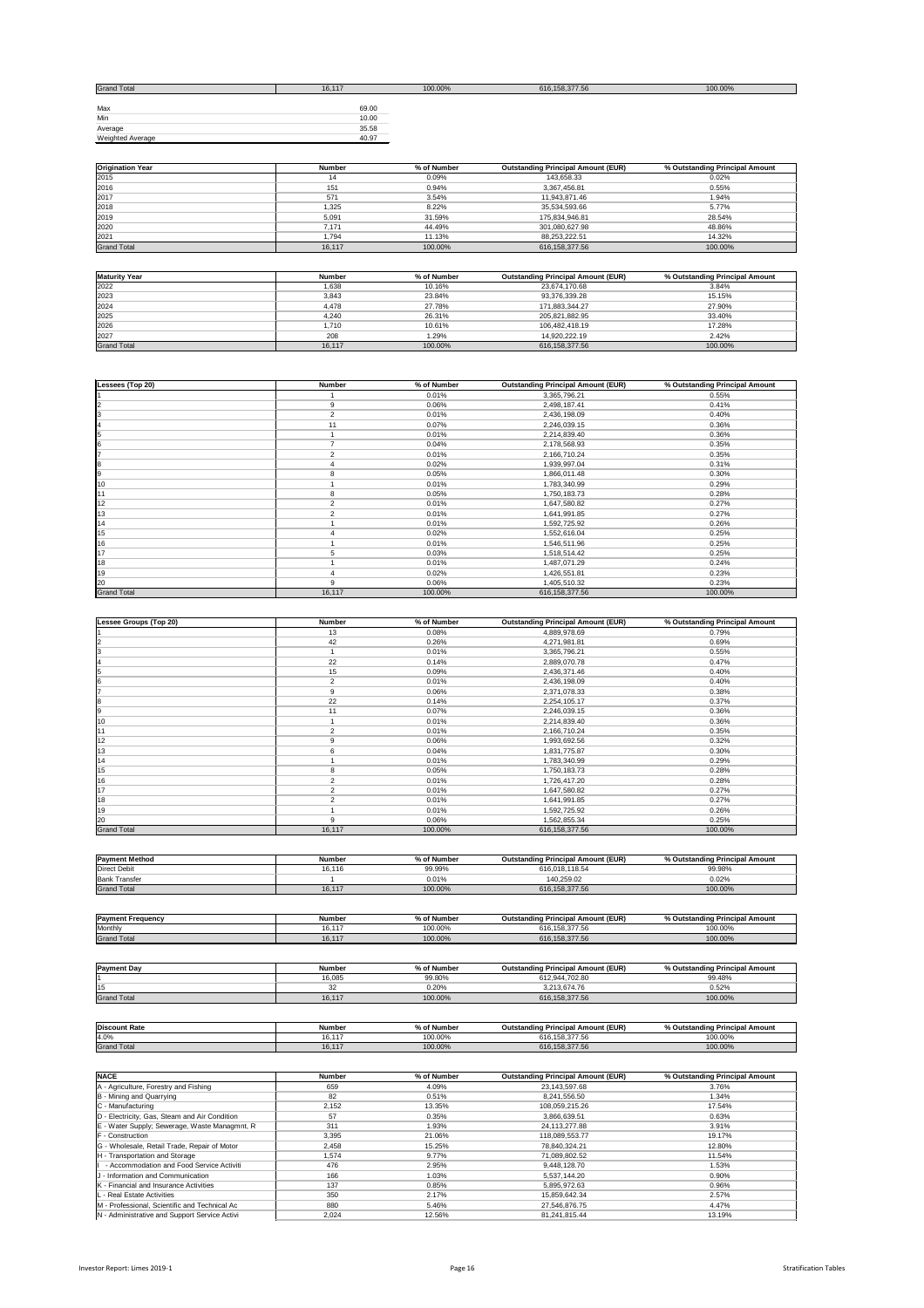| O - Public Adm. and Defence; Compulsory Socia | 42     | 0.26%   | 1,601,793.34     | 0.26%    |
|-----------------------------------------------|--------|---------|------------------|----------|
| $P - Education$                               | 112    | 0.69%   | 1,859,848.04     | 0.30%    |
| Q - Human Health and Social Work Activities   | 610    | 3.78%   | 16,493,110.77    | 2.68%    |
| R - Arts, Entertainment and Recreation        | 221    | 1.37%   | 5,868,774.77     | 0.95%    |
| <b>IS</b> - Other Service Activities          | 394    | 2.44%   | 9,091,507.88     | 1.48%    |
| T - Act. of Households as Employers; Undiff.  |        | 0.02%   | 16,440.21        | $0.00\%$ |
| U - Activities of Extraterritorial Organisati |        | 0.09%   | 253,355.16       | $0.04\%$ |
| <b>Grand Total</b>                            | 16,117 | 100.00% | 616, 158, 377.56 | 100.00%  |

| <b>Federal State</b> | <b>Number</b> | % of Number | <b>Outstanding Principal Amount (EUR)</b> | % Outstanding Principal Amount |
|----------------------|---------------|-------------|-------------------------------------------|--------------------------------|
| Baden-Württemberg    | 1,879         | 11.66%      | 70,925,851.92                             | 11.51%                         |
| <b>Bayern</b>        | 2,463         | 15.28%      | 97,191,899.91                             | 15.77%                         |
| <b>Berlin</b>        | 228           | 1.41%       | 15,120,988.64                             | 2.45%                          |
| Brandenburg          | 519           | 3.22%       | 19,874,445.63                             | 3.23%                          |
| Bremen               | 75            | 0.47%       | 3,349,606.28                              | 0.54%                          |
| Hamburg              | 396           | 2.46%       | 16,403,839.17                             | 2.66%                          |
| Hessen               | 1,568         | 9.73%       | 57,918,216.38                             | 9.40%                          |
| Mecklenburg-Vorpomm. | 471           | 2.92%       | 20,871,215.92                             | 3.39%                          |
| Niedersachsen        | 1,727         | 10.72%      | 60,592,927.67                             | 9.83%                          |
| Nordrhein-Westfalen  | 3,109         | 19.29%      | 114,361,729.27                            | 18.56%                         |
| Rheinland-Pfalz      | 842           | 5.22%       | 34,515,502.18                             | 5.60%                          |
| Saarland             | 190           | 1.18%       | 7,282,848.42                              | 1.18%                          |
| Sachsen              | 676           | 4.19%       | 24,094,758.50                             | 3.91%                          |
| Sachsen-Anhalt       | 454           | 2.82%       | 22,685,661.27                             | 3.68%                          |
| Schleswig-Holstein   | 928           | 5.76%       | 29,053,056.79                             | 4.72%                          |
| Thüringen            | 592           | 3.67%       | 21,915,829.61                             | 3.56%                          |
| <b>Grand Total</b>   | 16,117        | 100.00%     | 616, 158, 377.56                          | 100.00%                        |

**Back to 'Table of Contents'**